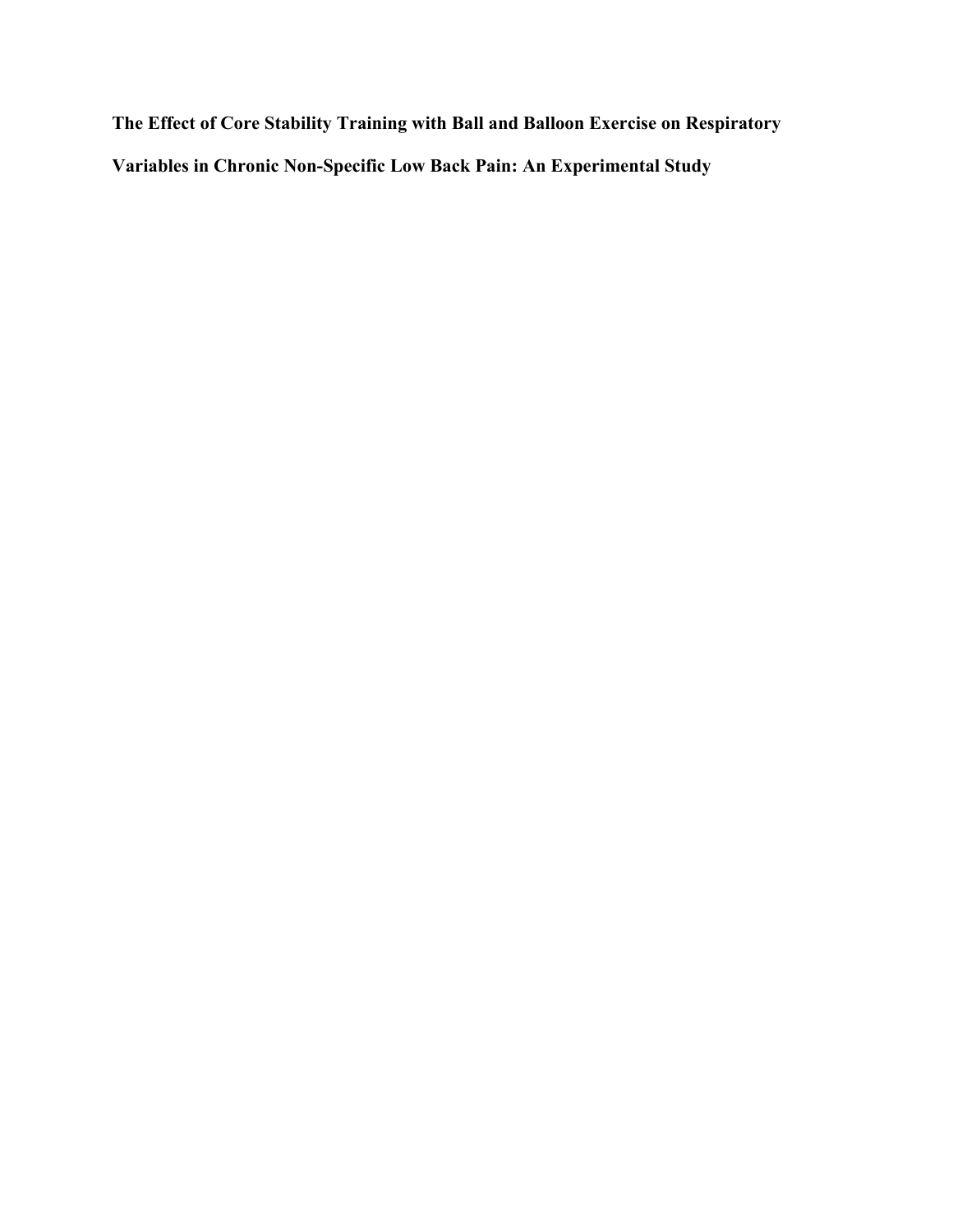#### **ABSTRACT**

Background: Studies have shown the involvement of respiratory characteristics and their relationship with impairments in non-specific low back pain (NS-LBP). The effects of core stability with a combined ball and balloon exercise (CBB) on respiratory variables had not been investigated.

Objective: To evaluate the effectiveness of CBB on respiratory variables among NS-LBP patients. Study Design: pre- and post-experimental study.

Participants: Forty participants were assigned to an experimental group (EG) [n=20] and control group (CG) [n=20] based on the study criteria.

Interventions: The EG received CBB together with routine physiotherapy and the CG received routine physiotherapy over a period of 8 weeks. Participants were instructed to carry out the exercises for 3 days per week. The training was evaluated once a week and the exercises progressed based on the level of pain. Outcome measures: Primary outcomes were maximum inspiratory pressure (MIP), maximum expiratory pressure (MEP) and maximum voluntary ventilation (MVV). The secondary outcomes were measured in the numeric rating scale (NRS), total faulty breathing scale (TFBS), cloth tape measure (CTM) and lumbo-pelvic stability. Results: The MIP increased significantly among the EG when compared with that in the CG  $(p>0.05)$ . The EG showed a significant increase in MVV ( $p=0.04$ ) when compared to the CG ( $p=0.0001$ ). There was a significant reduction in pain for both groups. The MEP, TFBS, chest expansion and core stability showed no changes in either group. Conclusion: CBB was effective in improving respiratory variables among NS-LBP patients.

**Key words**: respiration; low back pain; maximum voluntary ventilation; respiratory muscle

#### **INTRODUCTION**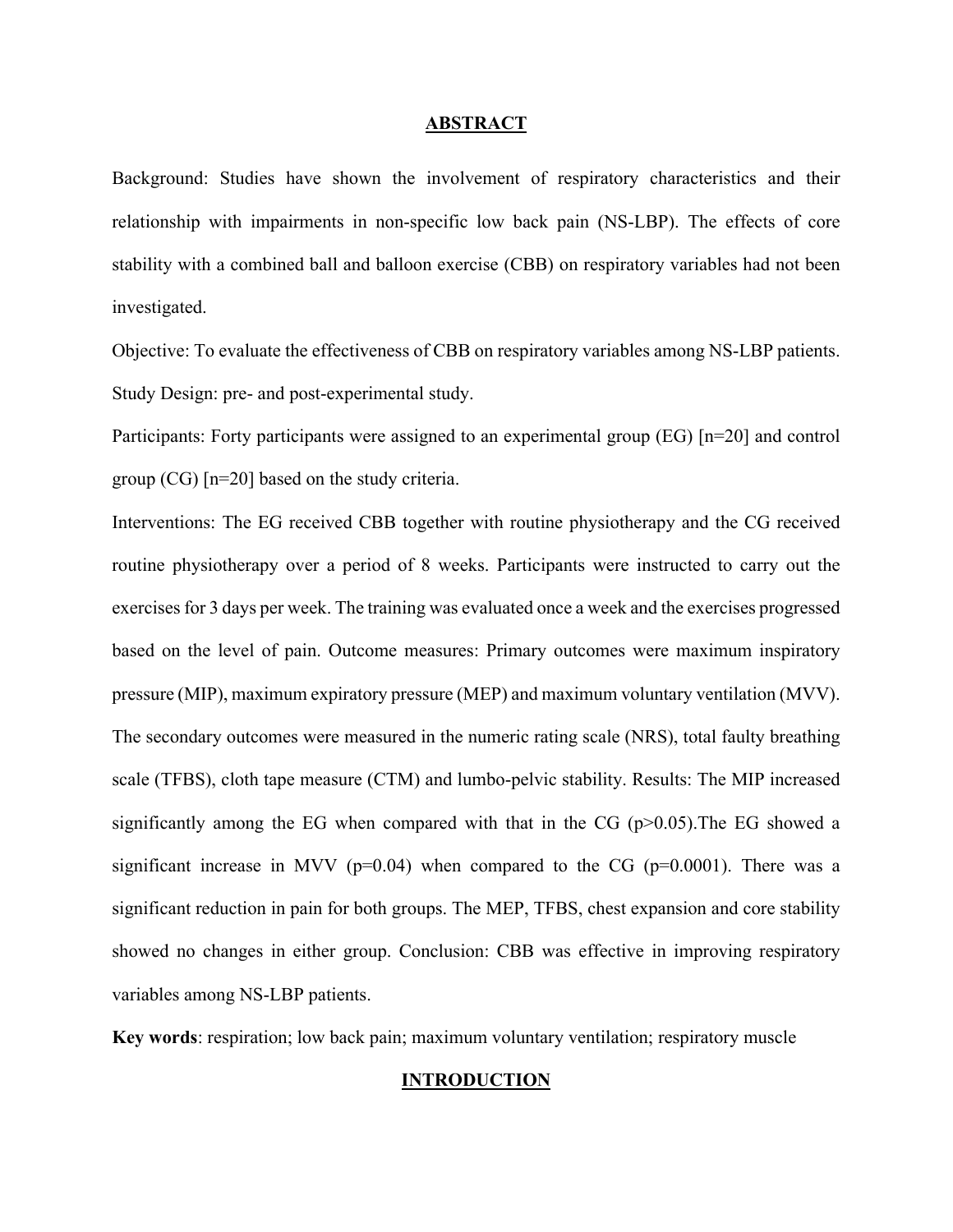Non-specific low back pain (NS-LBP) is considered to be a leading cause of disability throughout the world. Therapies termed as a range of exercises are designed to reduce pain, strengthen the back musculature and promote stabilization of the lumbar segment(Barr et al., 2007, 2005). The selection and administration of exercises depend on the experience of the practitioner and patients acceptability, as per a recently published systematic review (Saragiotto et al., 2016). With reference to such exercise programs, literature inferred that the core stability exercises with other forms of exercises improved lumbar stability and the motor control approach is not greater to other forms of exercise for treating patients with chronic LBP (Javadian et al., 2015; Saragiotto et al., 2016).

Despite the popularity and wide usage of motor control exercises, the effectiveness of core stability exercises is debatable because of the difference in types of exercises depending upon the needs of patients being treated for LBP (Barr et al., 2007, 2005) The National Institute for Health and Care Excellence (NICE) (2016) guideline for "low back pain and sciatica in over 16s: assessment and management" also advised that during the selection of different types of exercises, the specific needs, preferences and capabilities of the patients ought to be considered. In addition, the NICE guideline identified that information on the type, frequency and duration of exercise are difficult to obtain specifically (National Institute for Health and Care Excellence, 2016). The main challenge that researchers face in many experiments is that all core stability exercises have been tested for pain reduction, range of motion and other related musculoskeletal parameters. The other difficulties faced by these experiments, which are being unaddressed, are whether or not these exercises reverse muscle properties, neural firing patterns, improve proprioception and balance? (Barr et al., 2005).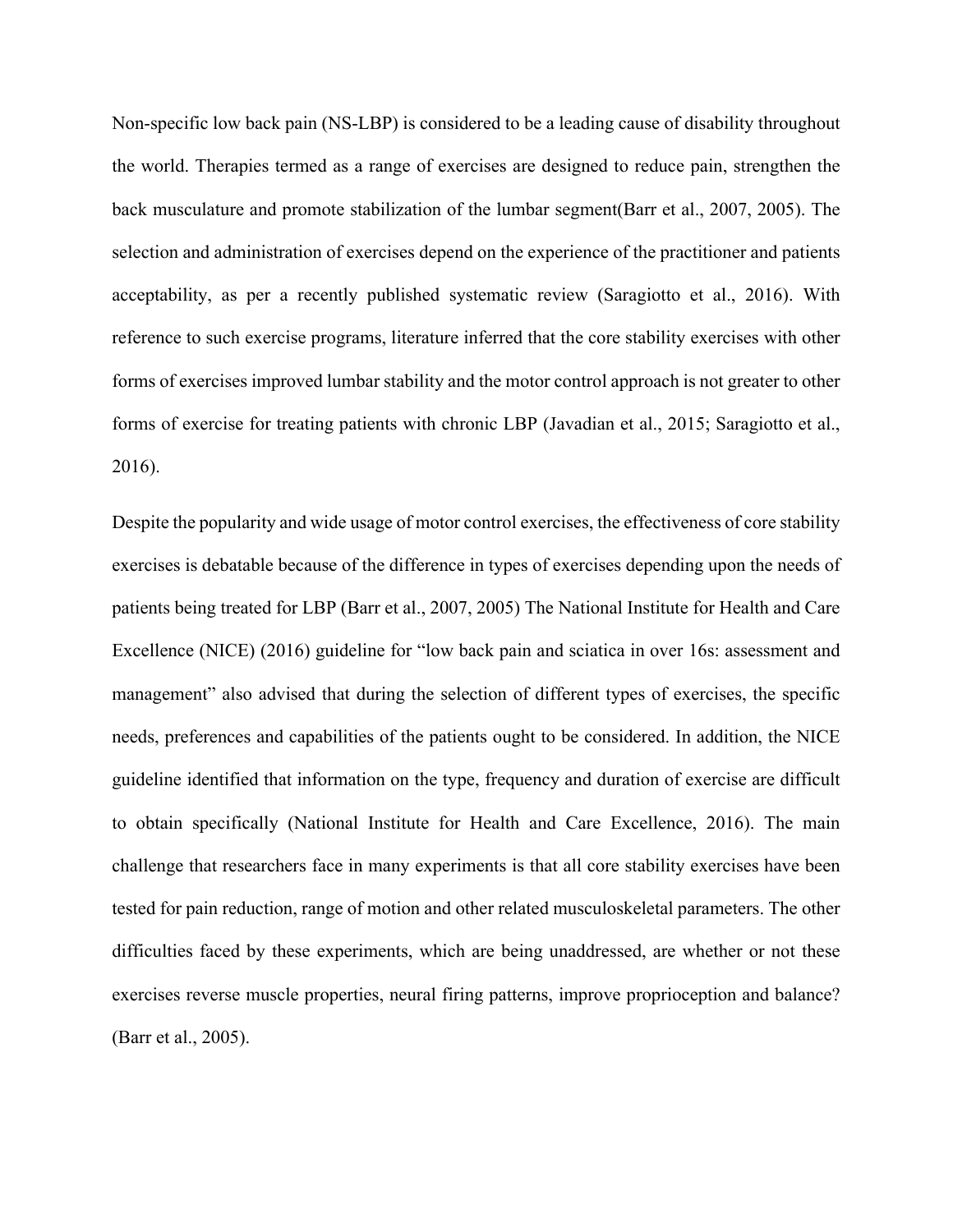The diaphragm, pelvic floor, transverse abdominis, and multifidus constitute major respiratory and core muscle for spinal stability. Structurally, the diaphragm is located on the top, pelvic floor muscles on the bottom, transversus abdominis and oblique muscles on the front, multifidus and thoracolumbar fascia muscular system on the back, these structures work together to create abdominal pressure and stability to the spine. Dysfunction of at least one component (e.g., diaphragm) can affect core stability and respiratory function. One of the most important fundamental constituents of core function is appropriate breathing patterns which can be optimized through diaphragmatic control. The diaphragm is a dome-shaped muscle that has been identified to have a costal, a lumbar and a sternal portion. The lumbar portion on the right has an attachment at the level of L1-L3 and on the left between L2 and L3 which is responsible for stability and posture (Bordoni and Zanier, 2013). Functionally, the crural region is responsible for appropriate breathing and a costal region prevents gastroesophageal reflux (Bordoni and Zanier, 2013). The abdominal canister which is considered as a functional and anatomical construct is bounded by fascial connection through the diaphragm, abdominal and pelvic viscera (Lee et al., 2008). The abdominal muscles are constituted by transverse abdominis, rectus abdominis, internal and external obliques. These fascial structures work together synergistically. From a functional perspective, the connection between respiratory and pelvic diaphragm helps in controlling intraabdominal pressure and also for the steadiness of the human trunk. In addition, the thoracolumbar fascia which supports lumbar vertebrae on the sacral spine also plays an important role in respiration, load transfer and posture (Willard et al., 2012). The diaphragm contracts concentrically during inspiration, while transverse abdominis and thoracolumbar fascia are gently stretched. These muscles, then recoil and are activated during forced expiration. Therefore, it could be said when there is a problem with any of these connections there will be decreased respiratory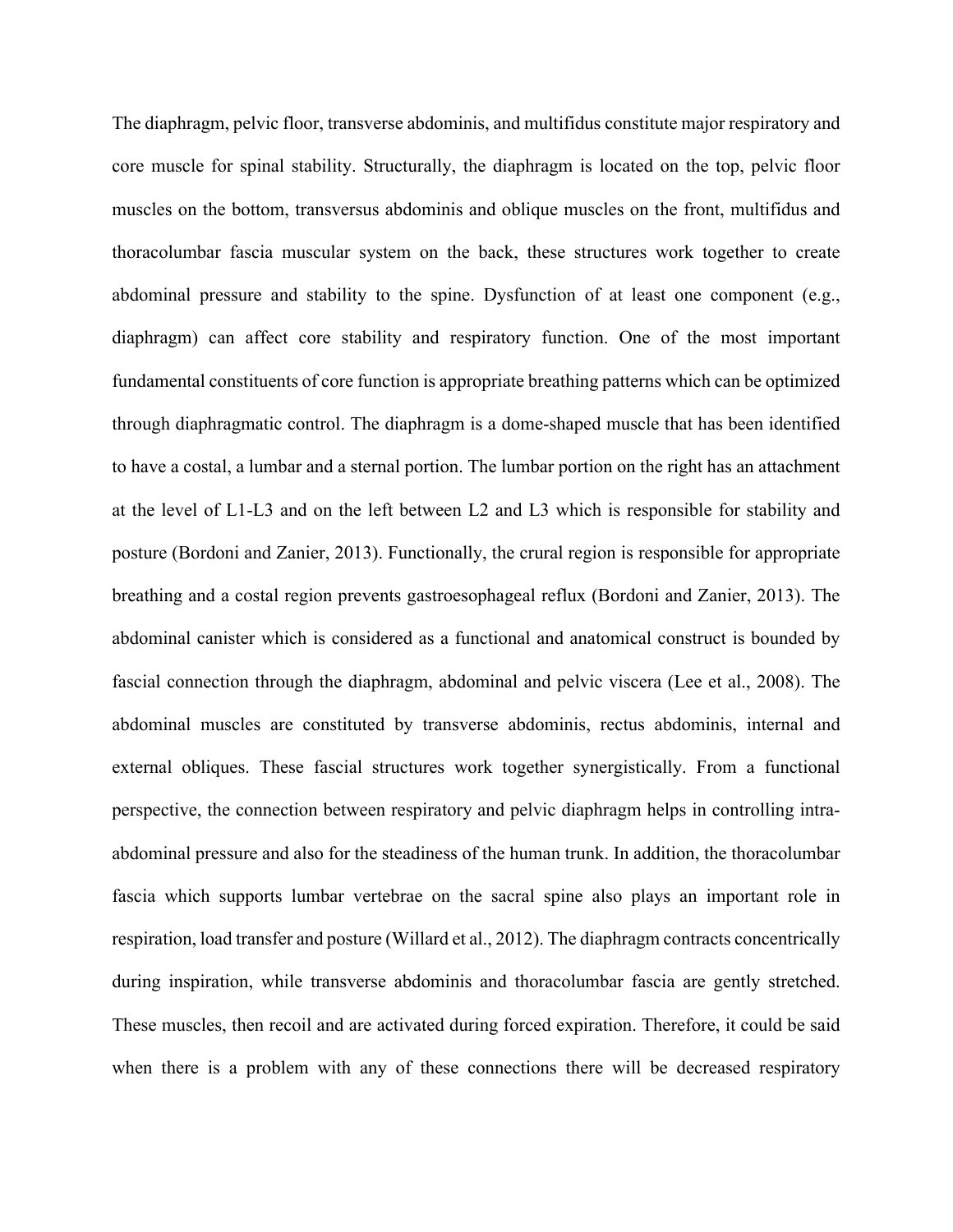efficiency and core muscle instability. This reduces the ability of the diaphragm to draw air into the lungs. A decrease in an expansion of the rib cage, impaired gaseous exchange, decrease in lung volume, alteration in ventilation/perfusion parameters is predictable when the capacity of the diaphragm to ascent and descent properly is condensed.

Recent developments in NS-LBP have heightened the need to investigate members of the population who face respiratory compromise, which could involve altered breathing pattern, reduced respiratory muscle strength, endurance, reduced chest expansion and altered movement of the diaphragm (Kolar et al., 2012; Smith et al., 2006). Very few quantitative analyses showed the influence of respiratory characteristics indirectly among LBP patients, following eight weeks of respiratory muscle training (Janssens et al., 2015, 2013). Although evidence suggested that respiratory rehabilitation needs to be initiated in NS-LBP, whether a respiratory compromise could be improved by undertaking exercise programs has not been revealed clearly. Therefore, it could be argued that having direct outcome measures related to respiratory compromise for testing an exercise regimen would be advantageous for LBP related studies by understanding the therapeutic effects of exercises on respiratory variables.

Furthermore, in order to overcome the difference in core stability exercises and to examine the influence and involvement of respiratory characteristics, this study adapted to earlier protocols of core stability exercises among NS-LBP patients (Hagins et al., 1999). In addition, Boyle et al, 2010 suggested "90/90 bridge" with ball and balloon exercises for improving suboptimal breathing pattern and trunk stability as in the protocol of this study. The 90/90 bridge with ball and balloon exercises was suggested to reduce pain immediately among LBP participants(Boyle et al., 2010). However, the clinical effectiveness of core stability exercise along with the ball and balloon exercises was not tested on NS-LBP populations. Ball and Balloon exercise approach which was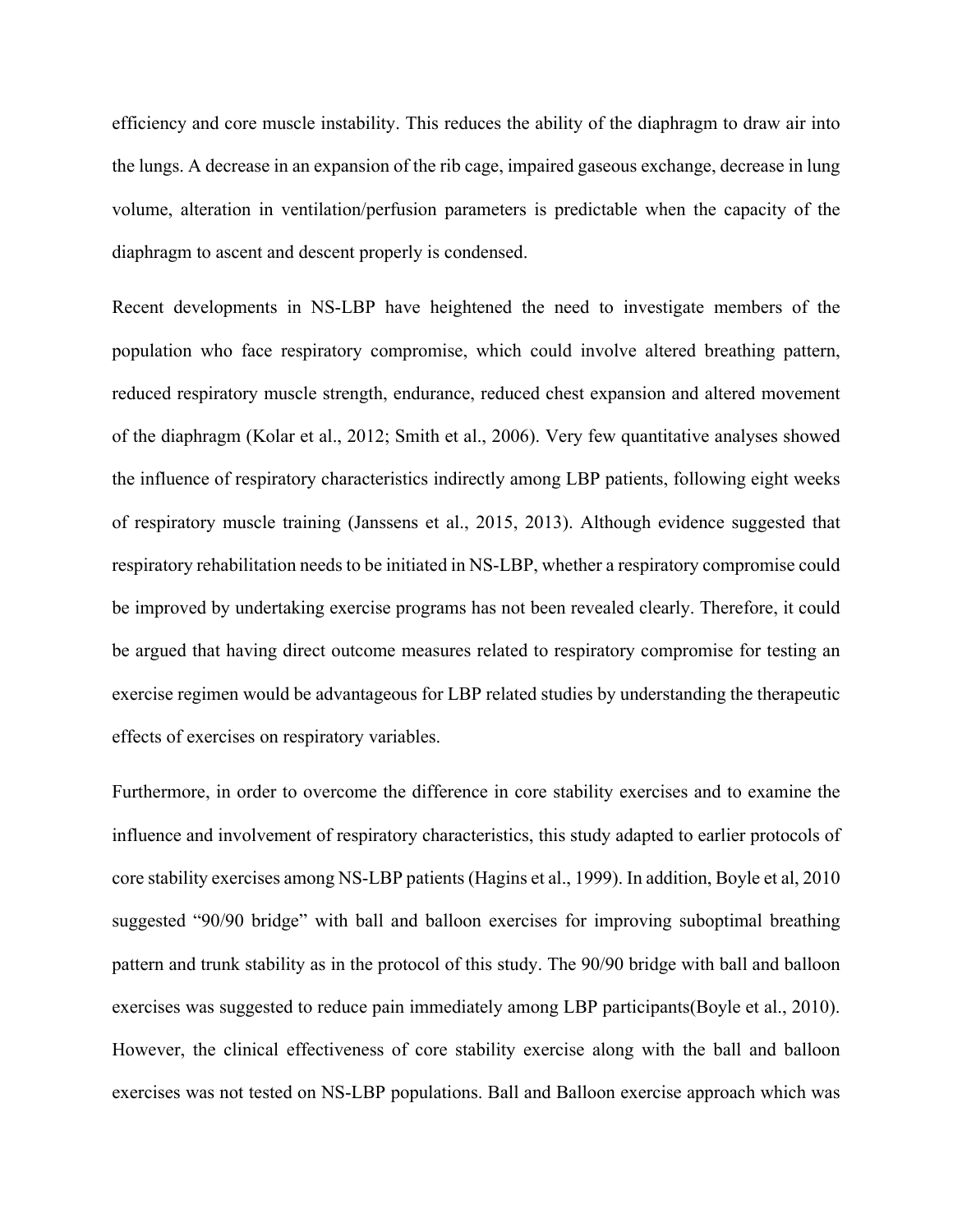implemented in this study is believed to enhance stability and improve neuromuscular control of the diaphragm, abdominal muscles and diaphragm to promote suboptimal breathing. Therefore, this study hypothesized that the inclusion of ball and balloon exercise, together with other core stability exercises, would be advantageous for the NS-LBP population by improving respiratory parameters. Therefore, the objective of this study was to research the effect of core stability with a combined ball and balloon (CBB) exercise on respiratory muscle strength and endurance, breathing pattern, pain intensity, chest expansion and core stability among individuals with NS-LBP.

#### **METHODS**

## **Design**

The trial had a prospective design with a pre- and post-trial [TCTR20200302003], and this study followed the Consolidated Standards of Reporting Trial statement for Non-pharmacologic treatment (Boutron et al., 2008). This study received ethics approval from the local Research Ethics Committee [600-IRMI (5/1/6)]; written consent was obtained from each individual participant.

### **Participants**

Male and female participants aged between 18 and 55 years were considered eligible for this study. All of them were diagnosed by physicians from the physician clinic to physiotherapy department clinic, as patients with chronic LBP between the last ribs and gluteal sulcus for a period of at least 6 months (Brumagne et al., 2008; Lawand et al., 2015). The patients had at least three episodes of LBP symptoms for the previous six months (Janssens et al., 2015), with intensity ranging between  $2/10$  and  $5/10$  in the numeric rating scale (NRS) and forced expiratory volume of  $> 80\%$  in the 1<sup>st</sup> second (FEV1%). FEV1% of more than 80% is considered as normal pulmonary function values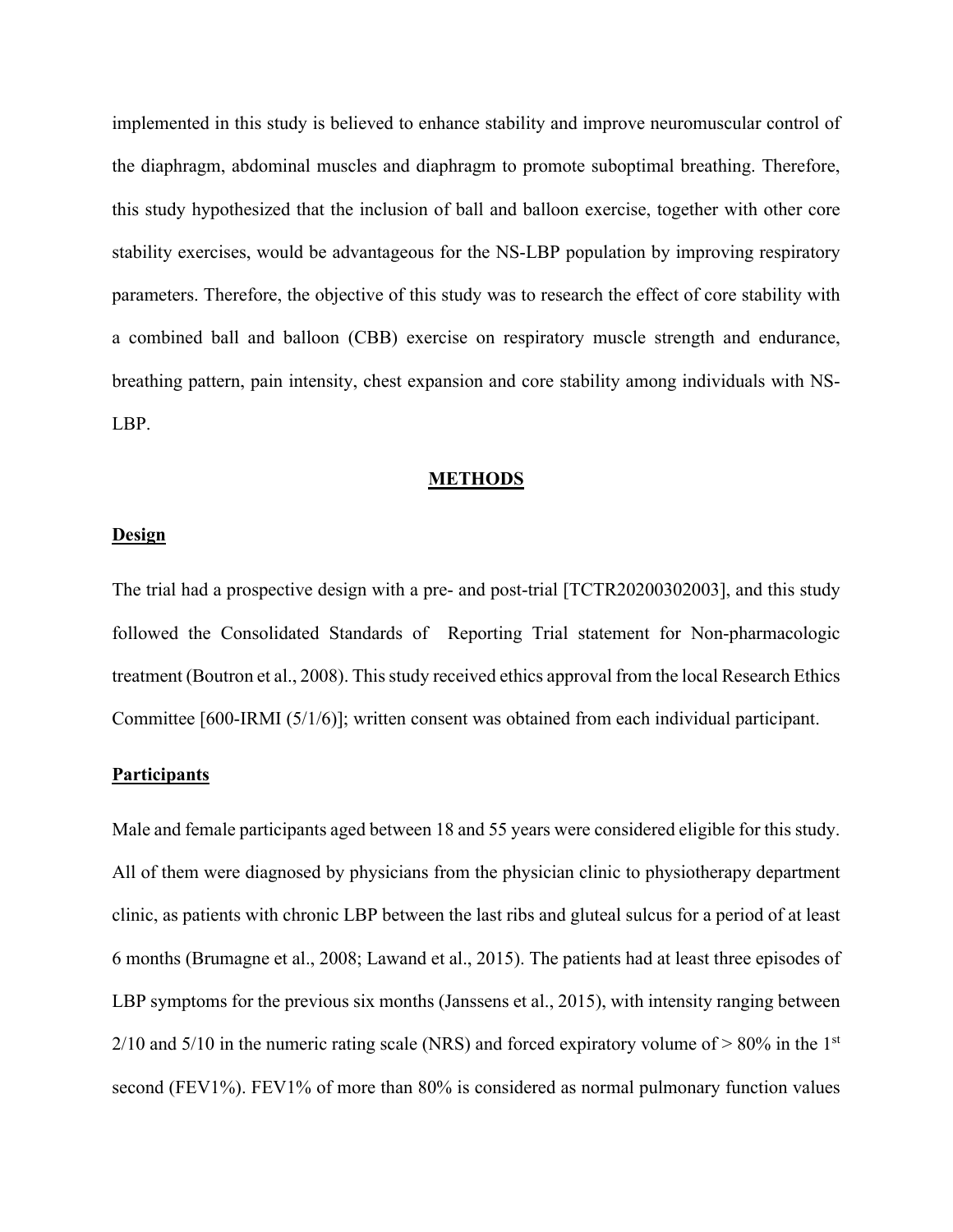(Gibson et al., 2002). Participants were excluded if they had respiratory disease, pregnancy, numbness or neural signs on their legs or history of surgeries to the lumbar spine (Janssens et al., 2015). The study was conducted in a public university. The participants were recruited from 27 March 2016 to 28 February 2017. The flow of participants is presented in **Figure 1**.

## **Randomization-sequence generation**

The patients were selected randomly and divided into two groups: the experimental group (EG) and control group (CG), and the patients were blinded until they had completed the exercise program. The research assistants were assigned randomly, with each one delivering the protocol for either one of the groups.

## **Interventions**

Both of the groups received treatment for a period of 8 weeks, with exercises carried out for 3 days per week. The patients were selected blindly for the training and evaluated once a week by the research assistants under the supervision of an investigator, and the progression of the exercise was given according to the level of pain. If the level of pain remained the same or was reduced, then the exercise progressed. On the other hand, if the level of pain increased and the participants were unable to maintain +/- 10 mmHg using a pressure biofeedback device, exercise progression ceased. The CG received routine physiotherapy such as ultrasound, spinal flexion or extension exercises, whereas the EG received a predesigned exercise protocol together with routine physiotherapy (**Supplementary 1)** (Boyle et al., 2010; Hagins et al., 1999).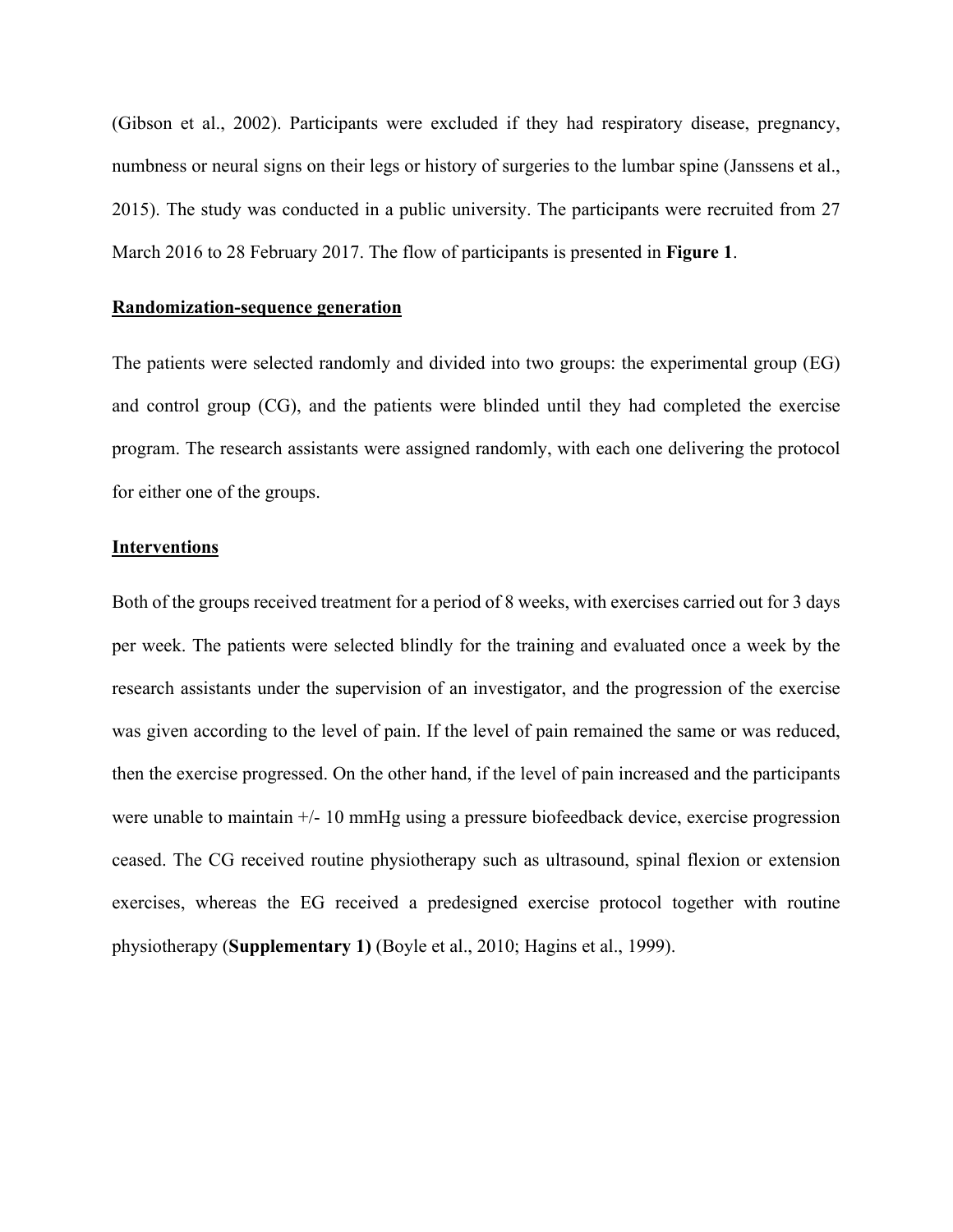#### **Outcomes**

The primary outcomes comprised of maximal inspiratory pressure (MIP), maximal expiratory pressure (MEP) for measuring respiratory muscle strength and maximum voluntary ventilation (MVV) for measuring respiratory muscle endurance using the spirometer. Secondary outcome measures were chest expansion using Cloth Tape Measure (CTM), pain using NRS, faulty breathing pattern using Total Faulty Breathing Scale (TFBS) and core stability using pressure biofeedback device (Mohan et al., 2018). All of the outcome measures were evaluated at baseline and after 8 weeks of treatment**.**

#### **Sample size**

MIP was considered as the primary outcome in this study and used for calculating the sample size (using the G\*power program 3.1.0 for two tails, paired test). The MIP was taken for sample size estimation with mean  $\pm$  SD; 136  $\pm$  34 cm H<sub>2</sub>O and 94 $\pm$ 26 cm H<sub>2</sub>O for the high and low Inspiratory Muscle Training (IMT), respectively(Janssens et al., 2015). The estimated sample (power of 80% and a significant alpha level of 95%) required a total of 34 participants. Therefore, at least 17 participants with NS-LBP were required for a treatment group, and another 17 participants were needed to serve as a control group (CG). However, 10% of the sample size was added to account for the possibility of drop-outs. Therefore at least 20 participants per group were examined.

## **Statistical methods**

The data were analyzed using Statistical Package for the Social Sciences (SPSS) software (version 21.0). The measurement variables were subjected to descriptive and inferential analysis. Description of demographic and study variables was presented as mean, standard deviation, frequency, and percentage. Results were tested for normal distribution using the Shapiro-wilk test.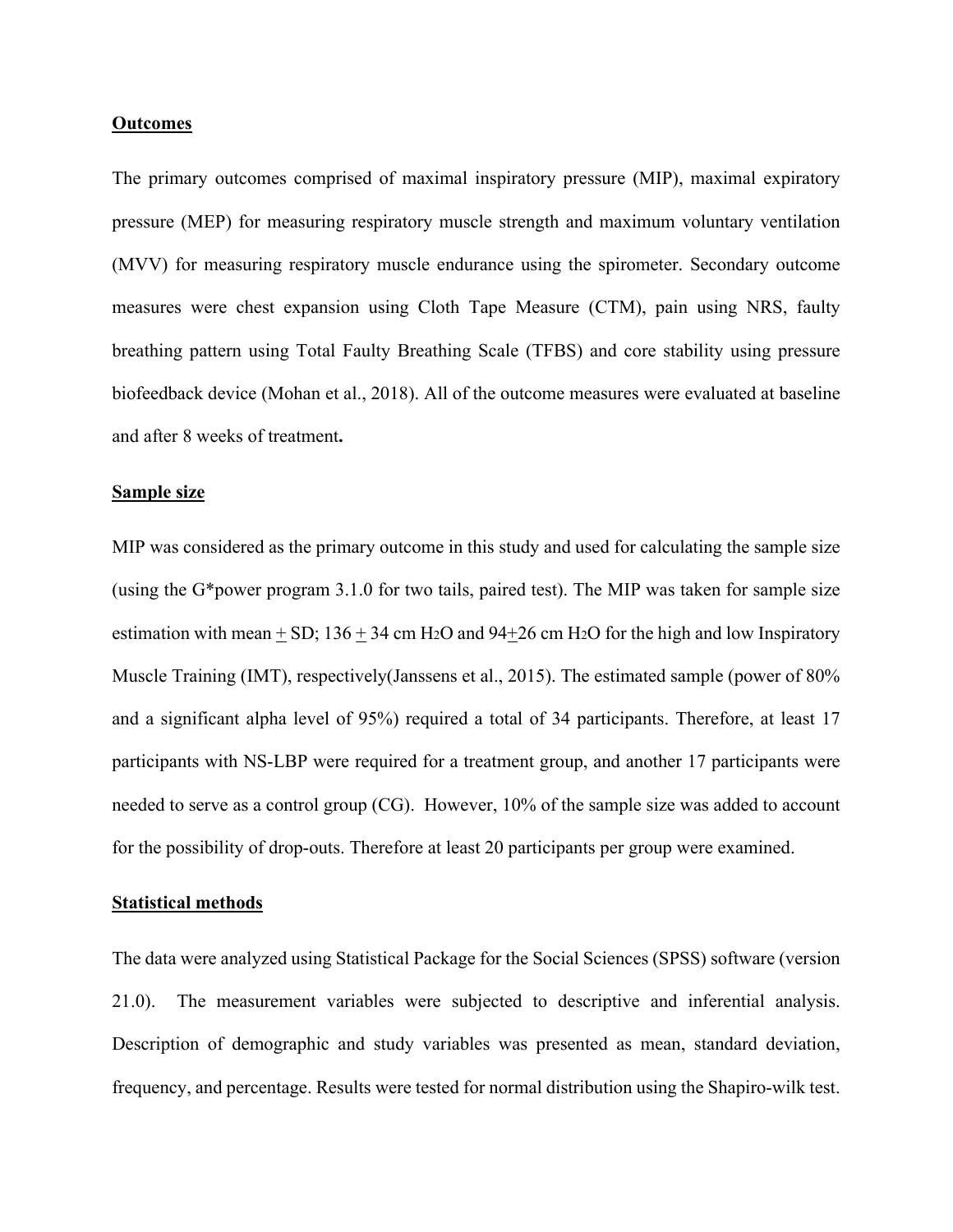Demographic details between the groups were tested using the Mann-Whitney U-test. The Wilcoxon signed rank test was used to compare pre- and post-values of the EG and CG, based on the assumption of normality. Improvements were reported in different scores and changes in percentage. Comparisons between the two groups were made by using the Mann-Whitney U-test  $(p<0.05)$ .

#### **RESULTS**

**Table 1** presents the demographic characteristics of the study samples. The results showed no significant differences in characteristics between the EG and CG  $(p>0.05)$ . These findings indicated that the participants were similar in the demographic characteristics.

The clinical background and their results of pre- and post-values were presented in **Table 2** and **Table 3** for primary and secondary variables, respectively. Three EG subjects and two in the CG dropped out during training as they were lost to follow-up due to lack of compliance and thus not considered in the final analysis. MVV values were lower in both baseline- and post-values in the CG when compared with those in the EG. MIP was reduced in the EG in both pre- and post-values when compared with that in the CG. The MEP values were similar.

#### *Primary outcome variables*

There was a significant increase in percentage MIP score ( $p=0.020$ ) in the EG, but the CG did not show a change ( $p=0.421$ ). With regard to MEP, there was no significant increase in either the EG  $(p=0.282)$  or CG  $(p=0.782)$ . This indicated no improvement in MEP for either group. The participants in the EG showed a significant increase in the percentage MVV score ( $p$ <0.05). The CG showed a similarly significant increase in the percentage MVV score  $(p \le 0.001)$ . Therefore,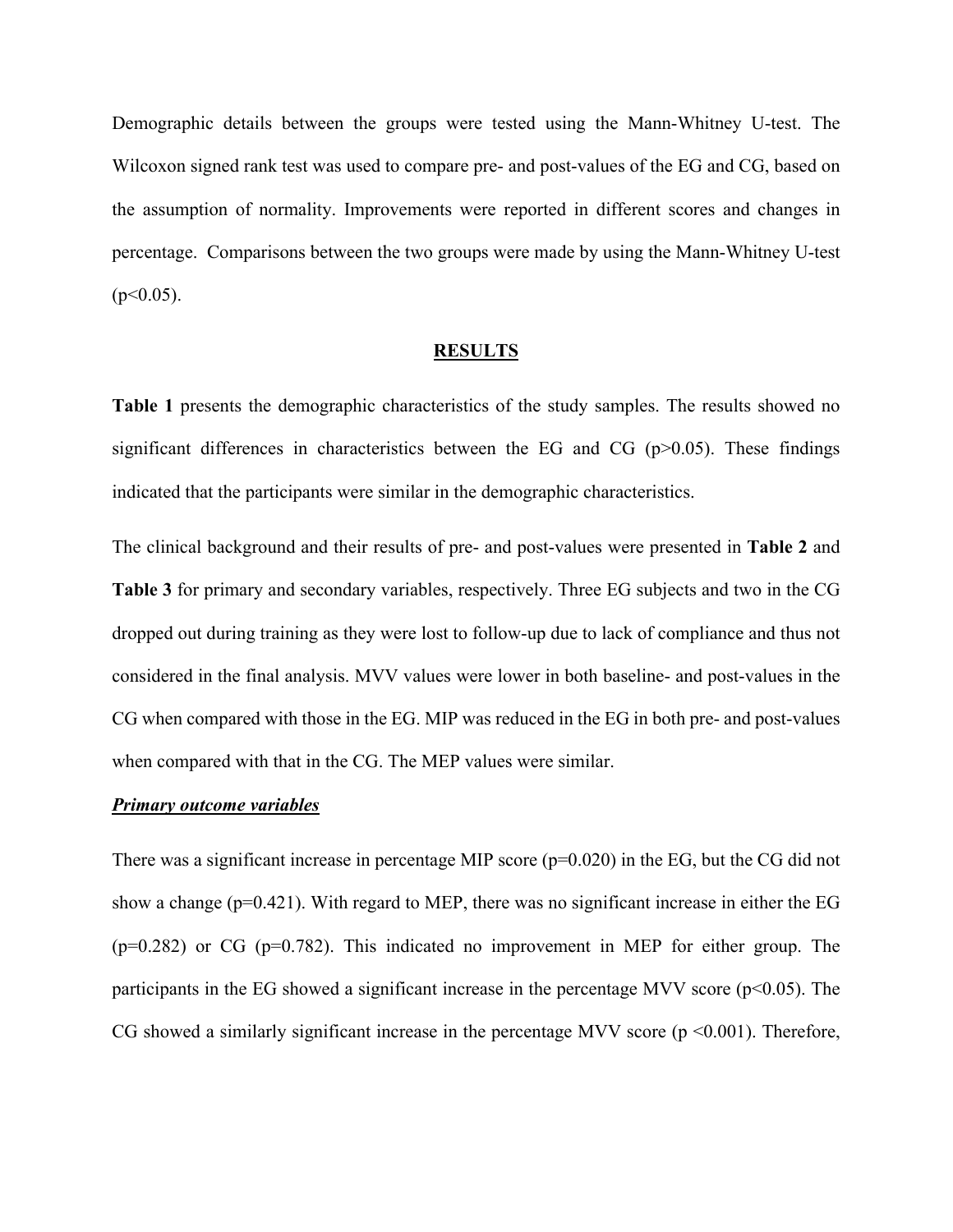this study finding illustrated a significant improvement in respiratory muscle endurance following both treatments.

#### *Secondary Outcome Variable*

The participants in the EG and CG did not show improvement in chest expansion measurements for the axilla,  $4<sup>th</sup>$  intercostal space (ICS) and xiphoid process (p>0.05). A significant reduction in NRS scores occurred after treatment for both EG ( $p=0.034$ ) and CG ( $p=0.046$ ). This signified an additional reduction in pain scores in the EG when compared to those in the CG. TFBS and core stability component scores did not change in either group.

A comparison between the EG and CG was calculated using different scores and percentage changes, which showed no differences in primary and secondary variables between the groups (**Table 3)**.

#### **DISCUSSION**

This study set out with the intention to evaluate the importance of CBB exercises among NS-LBP patients. Its general findings indicated that NS-LBP patients were experiencing reduced pain, improved inspiratory muscle strength, and respiratory muscle endurance with the aid of a designed protocol.

### *Primary variable*

The utilization of forced expiration using a CBB exercise showed improvement in both statistical and clinical viewpoints. The component of respiratory muscle force, which is inspiratory muscle strength, improved in the EG (2.89%) when compared with that in the CG (-3.63%). On the other hand, expiratory muscle strength did not improve in either group. More specifically, the exercise training program prescribed in this study utilized CBB exercises, whereas a previous study used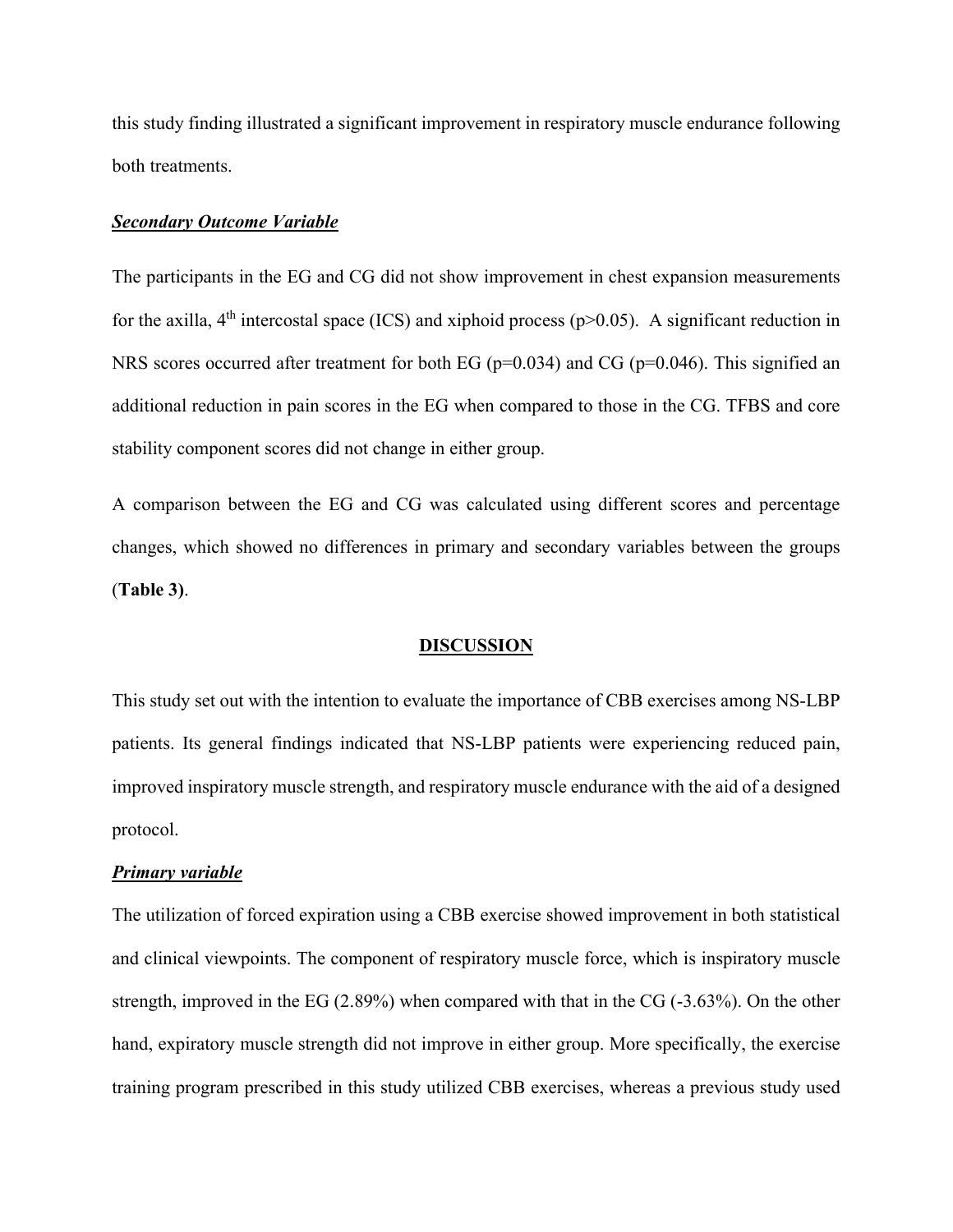equipment with a mouthpiece(Janssens et al., 2015). Why the expiratory muscle strength did not improve could be due to insufficient exercise intensity in the exercise program utilized for the present study. Similar results of improvement in inspiratory muscle strength were encountered in an earlier study on LBP, in which the results in a high-IMT group showed significant improvements following intervention(Janssens et al., 2015). Hence, it could be stated that the components of CBB exercises, which were designed in this present study and an earlier study, yielded a significant improvement in respiratory parameters(Janssens et al., 2015). The probable reason for the improvement in the inspiratory muscles could be due to the type of muscle spindle, as those muscles have a dense network of blood vessels, which would have been activated to improve the blood flow in resting and exercising muscle (Janssens et al., 2015). The reason for this could be due to improved transverse abdominis muscle activity, increased intra-abdominal pressure, lumbar and core muscle stability. This signifies the inspiratory and expiratory muscle which are indulged in the exercise program through balloon exercise would have altered the efficiency of respiration, breathing pattern, increased activity of paraspinal muscle, improved diaphragm excursion and promoted length-tension relationship through optimizing the zones of apposition (ZOA) which resulted in improvement of MIP values (Boyle et al., 2010). Improvement in lung volume and respiratory mechanics could be distinct following the CBB exercise, and this is typically distinguished in earlier literature through an increase in spirometer values following two sessions of ball and balloon exercise in a male asthma patient (Coughlin et al., 2005). Improvements that were noted in respiratory muscle endurance among NS-LBP patients were similar to those in earlier studies of chronic obstructive pulmonary disease (COPD) and

myasthenia gravis(Rassler et al., 2011; Scherer et al., 2000). Respiratory muscle training for COPD patients was carried out using a newly developed device containing a tube connected to a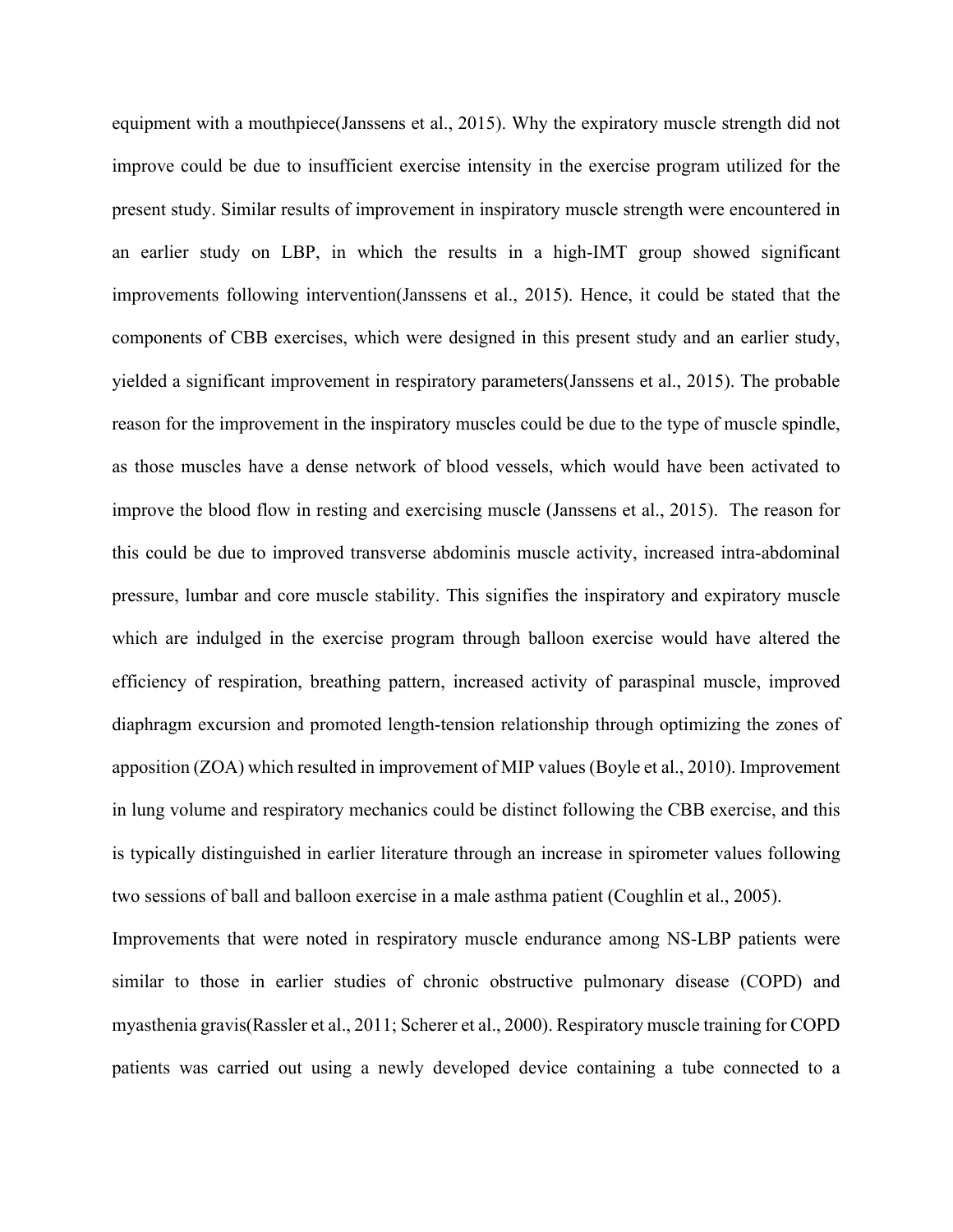rebreathing bag (Scherer et al., 2000). This indicated that each study had different types of exercise protocol and equipment to assess the impact of respiratory muscle endurance with a difference in the measurement unit. However, this study utilized the CBB exercise protocol in which assessment of respiratory muscle endurance was carried out using a spirometer. According to the authors' knowledge, this was the first study to explore respiratory muscle endurance following CBB exercises among NS-LBP patients. Therefore, it was not possible to compare the results directly with earlier studies.

A possible physiological explanation for the decrease in values of respiratory muscle endurance among the EG could be due to the impact of exercises on the inspiratory muscles. Increasing work of the inspiratory muscles would have induced fatigue of the diaphragm following exercise in the CBB group. In general, each neuron has a function that activates other neurons. The central and peripheral fatigue of the diaphragm muscle in this study might be due to the failure of exercises in neural activation. In addition, it can be argued that this could be due to the contractile dysfunction of the respiratory muscles(Janssens et al., 2013). Overall, it could be alleged that the intensity and duration of the exercises in this study need to be modified in the future, in order to activate the appropriate neuronal network.

#### *Secondary variable*

An important finding was a reduction in pain levels in both groups. It also was interesting that four patients in the EG had no pain at all following intervention. This finding suggested that the detected intensity of pain was reduced and CBB exercises were established and substantiated as an effective tool in improving NS-LBP. This was probably because this protocol enhanced posture and stability(Boyle et al., 2010). The findings were comparable with an earlier study in which pain was reduced following IMT (Janssens et al., 2015). However, the study by Janssens and co-workers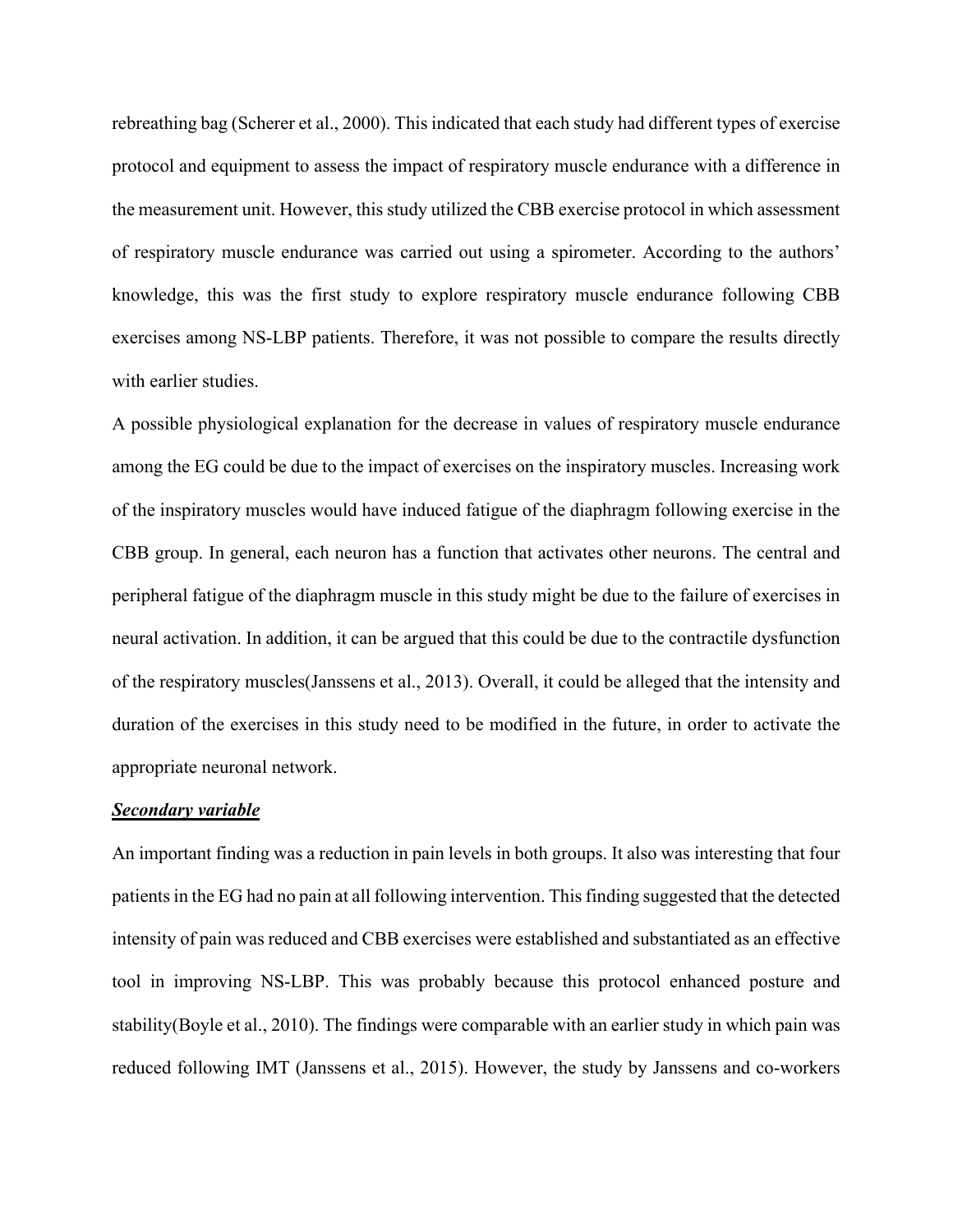could not be compared directly with the current study because of the difference in protocol and the scales used for assessing pain was different (Janssens et al., 2015).

Variables such as chest expansion, TFBS, and core stability did not show changes that were considered convincing as unanticipated findings. The reason for no improvement could be due to the limited periods of training, which if extended probably would have yielded changes in these variables. This study asked the participants to perform three days per week, whereas an earlier one requested the participants to perform inspiratory muscle training seven days per week(Janssens et al., 2015).

#### *Clinical significance*

It has been observed that any statistical difference alone in treatment intervention may not be appropriate to present in the results (Cook et al., 2015). On the other hand, specification of target difference for the primary outcome measures used in the study by Cook and co-workers was considered as a key component of randomized controlled trials, and recommended by Difference Elicitation Trials (DELTA) in a recently published article that acted as guidance for researchers (Cook et al., 2015). When considering the statistics component, this study identified the primary outcome as MIP, MEP, and MVV to witness the target difference. In general, the observed change in the outcome was detected usually through minimal clinically important difference (MCID). This study opted for distribution-based methods to calculate the MCID and choose its formula as 1.96 x  $\sqrt{2}$  x SEM, where SEM= SD x  $\sqrt{1}$ -test retest reliability) (Beckerman et al., 2001). The MCID value for MIP and MEP was 39.97 and 34.09, respectively. The results showed significant changes in MIP values following CBB exercises. However, when values of MIP were compared with those of MCID, the results showed 1.95 for MIP following CBB exercises in the EG. Even though the values were not met by MCID as predicted, the percentage change seemed to be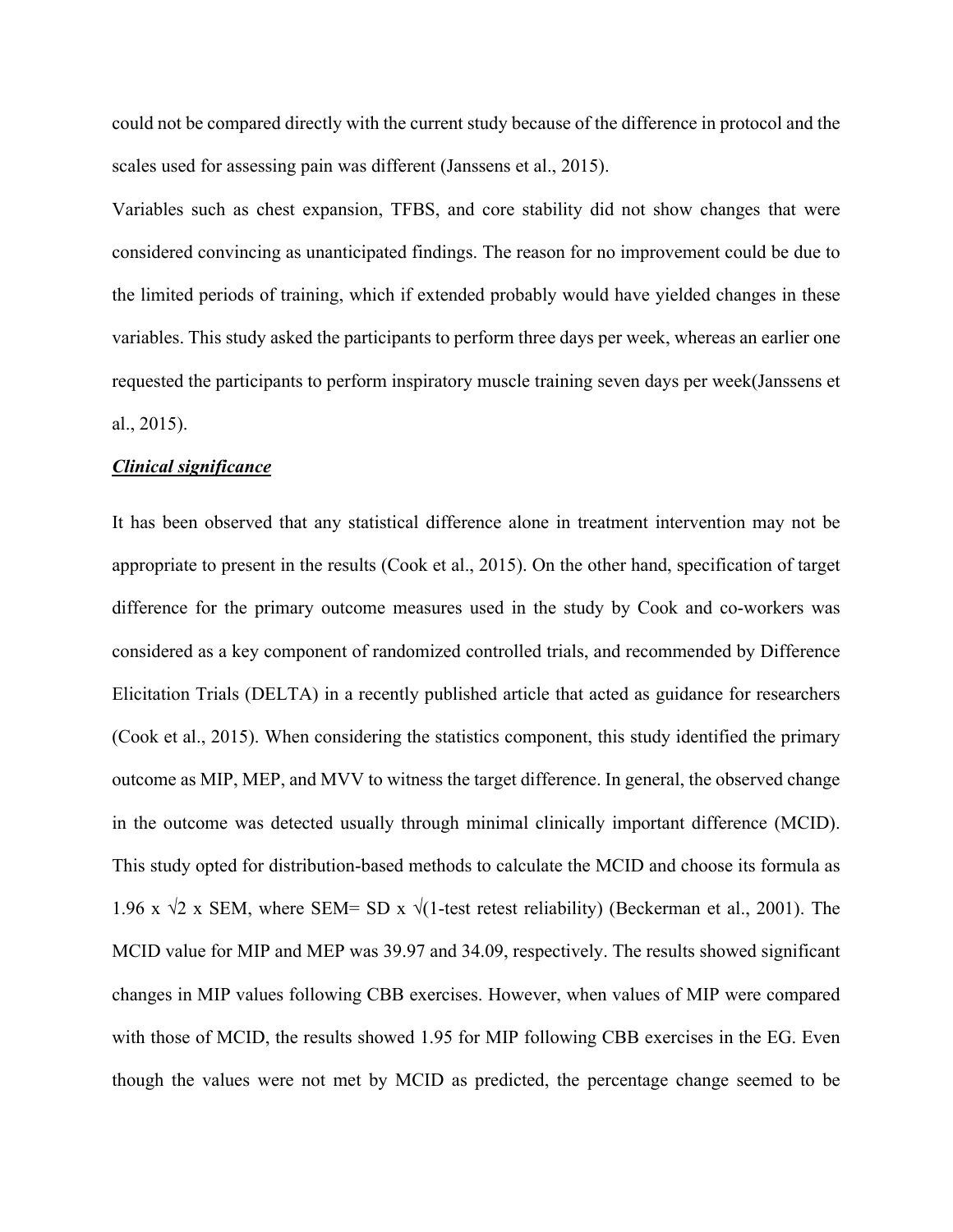increased in CBB exercises (2.89%). With regard to MEP, the MCID values were not met following CBB exercise sessions. Next, with respect to MVV, the standard deviation values were wider, and hence the calculation for MCID yielded 69.07, and this was not comparable with the changes made following CBB exercises. Moreover, the MCID values were calculated for the variables, and they were the only values available to the authors' knowledge. Therefore, further exploration is required in other populations with similar types of evaluations.

### *Clinical recommendations*

This study may provide additional benefit from a more specific clinical observation and application of CBB exercise on the respiratory function, and in particular its role in managing specific respiratory complaints. It is inferred that NS-LBP patients with a faulty breathing pattern with a score of  $>$  2 in TFBS and those with the NRS pain score between 2/10 and 5/10 would be an ideal candidate for this exercise approach as this will optimize the breathing and reduces pain.

#### *Limitations*

A possible limitation of these results might be the lack of appropriate training and understanding among the participants who performed MVV maneuvers. A few days of training in MVV maneuvers before the actual reading would have achieved worthy results between the groups. Therefore, appropriate training for the participants is recommended for future studies. The study did not account for psychological issues with relation to NS-LBP which might affect respiration. In addition, there were no normative values for the variables tested in this study to compare with those in NS-LBP patients. Hence, developing normative values for the measurement of variables regarding the healthy person and NS-LBP patients would be advantageous for this area of research.

### *Conclusions*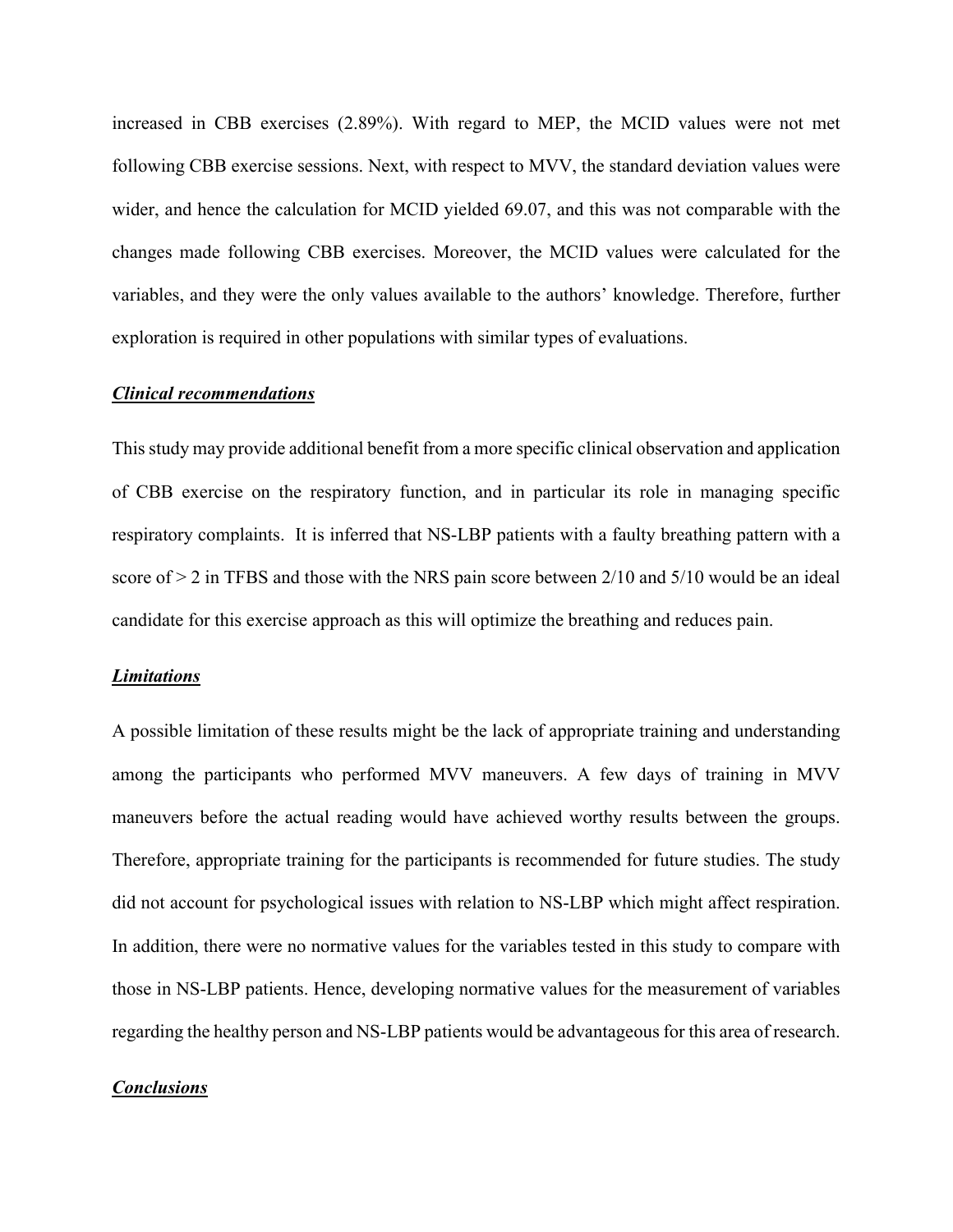CBB exercise was effective in improving inspiratory muscle strength and respiratory muscle endurance for NS-LBP. The data in this study suggests that CBB exercise sessions for people with NS-LBP might improve respiratory variables by optimizing breathing and enhancing posture and stability.

Funding: The research did not receive any specific grant from funding agencies in the public, commercial, or not-for-profit sectors.

## **References**

Barr, K.P., Griggs, M., Cadby, T., 2007. Lumbar Stabilization. Am. J. Phys. Med. Rehabil. 86, 72–80. https://doi.org/10.1097/01.phm.0000250566.44629.a0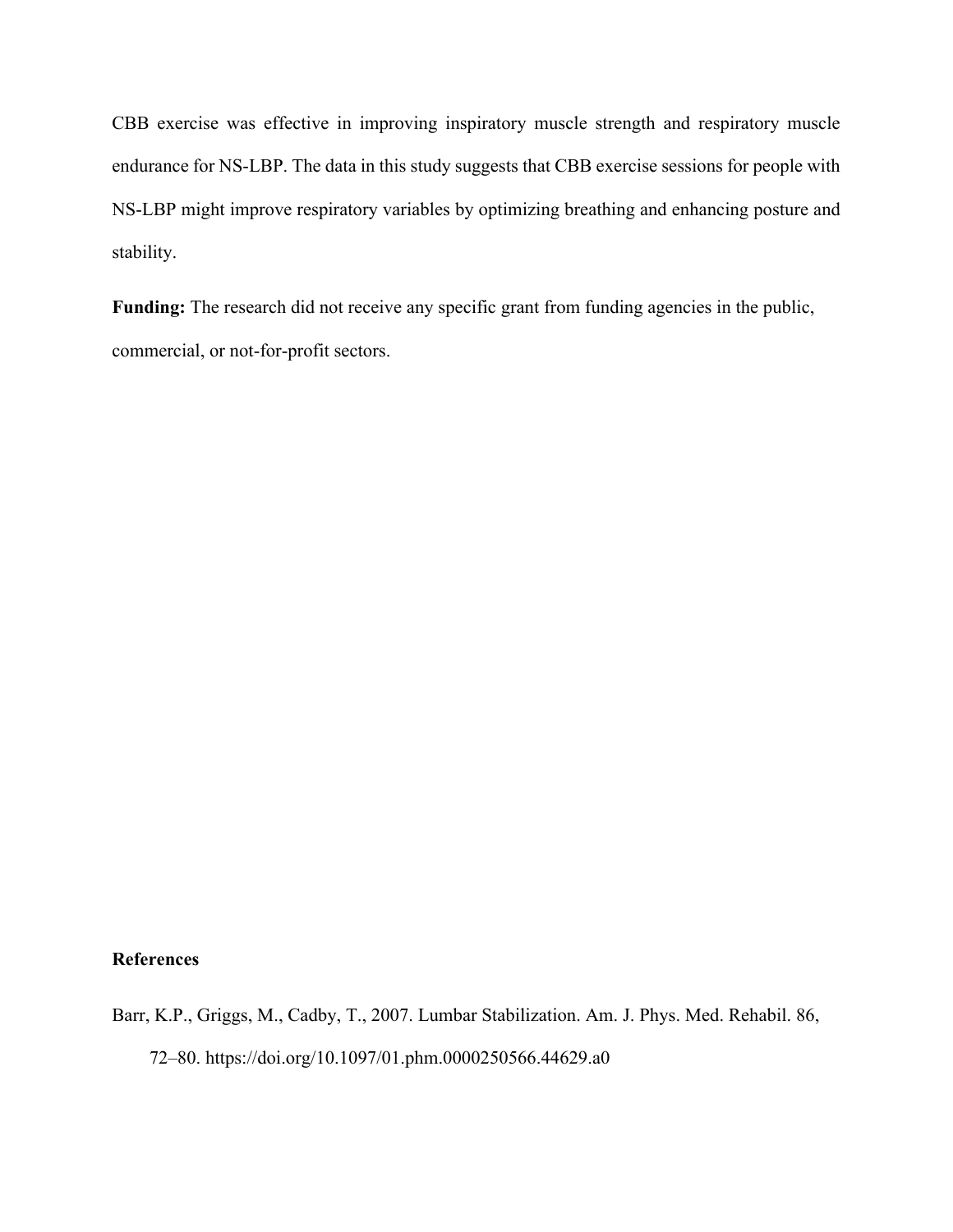- Barr, K.P., Griggs, M., Cadby, T., 2005. Lumbar Stabilization. Am. J. Phys. Med. Rehabil. 84, 473–480. https://doi.org/10.1097/01.phm.0000163709.70471.42
- Beckerman, H., Roebroeck, M.E., Lankhorst, G.J., Becher, J.G., Bezemer, P.D., Verbeek, A.L.M., 2001. Smallest real difference, a link between reproducibility and responsiveness. Qual. Life Res. 10, 571–578. https://doi.org/10.1023/A:1013138911638
- Bordoni, B., Zanier, E., 2013. Anatomic connections of the diaphragm: Influence of respiration on the body system. J. Multidiscip. Healthc. 6, 281–291. https://doi.org/10.2147/JMDH.S45443
- Boutron, I., Moher, D., Altman, D.G., Schulz, K.F., Ravaud, P., 2008. Extending the CONSORT statement to randomized trials of nonpharmacologic treatment: Explanation and elaboration. Ann. Intern. Med. https://doi.org/10.7326/0003-4819-148-4-200802190-00008
- Boyle, K.L., Olinick, J., Lewis, C., 2010. The value of blowing up a balloon. N. Am. J. Sports Phys. Ther. 5, 179–188.
- Brumagne, S., Janssens, L., Janssens, E., Goddyn, L., 2008. Altered postural control in anticipation of postural instability in persons with recurrent low back pain. Gait Posture 28, 657–662. https://doi.org/10.1016/j.gaitpost.2008.04.015
- Cook, J.A., Hislop, J., Altman, D.G., Fayers, P., Briggs, A.H., Ramsay, C.R., Norrie, J.D., Harvey, I.M., Buckley, B., Fergusson, D., Ford, I., Vale, L.D., 2015. Specifying the target difference in the primary outcome for a randomised controlled trial: Guidance for researchers. Trials 16, 1–7. https://doi.org/10.1186/s13063-014-0526-8

Coughlin, K.J., Hruska, R., Masek, J., 2005. Cough-Variant Asthma: Responsive to Integrative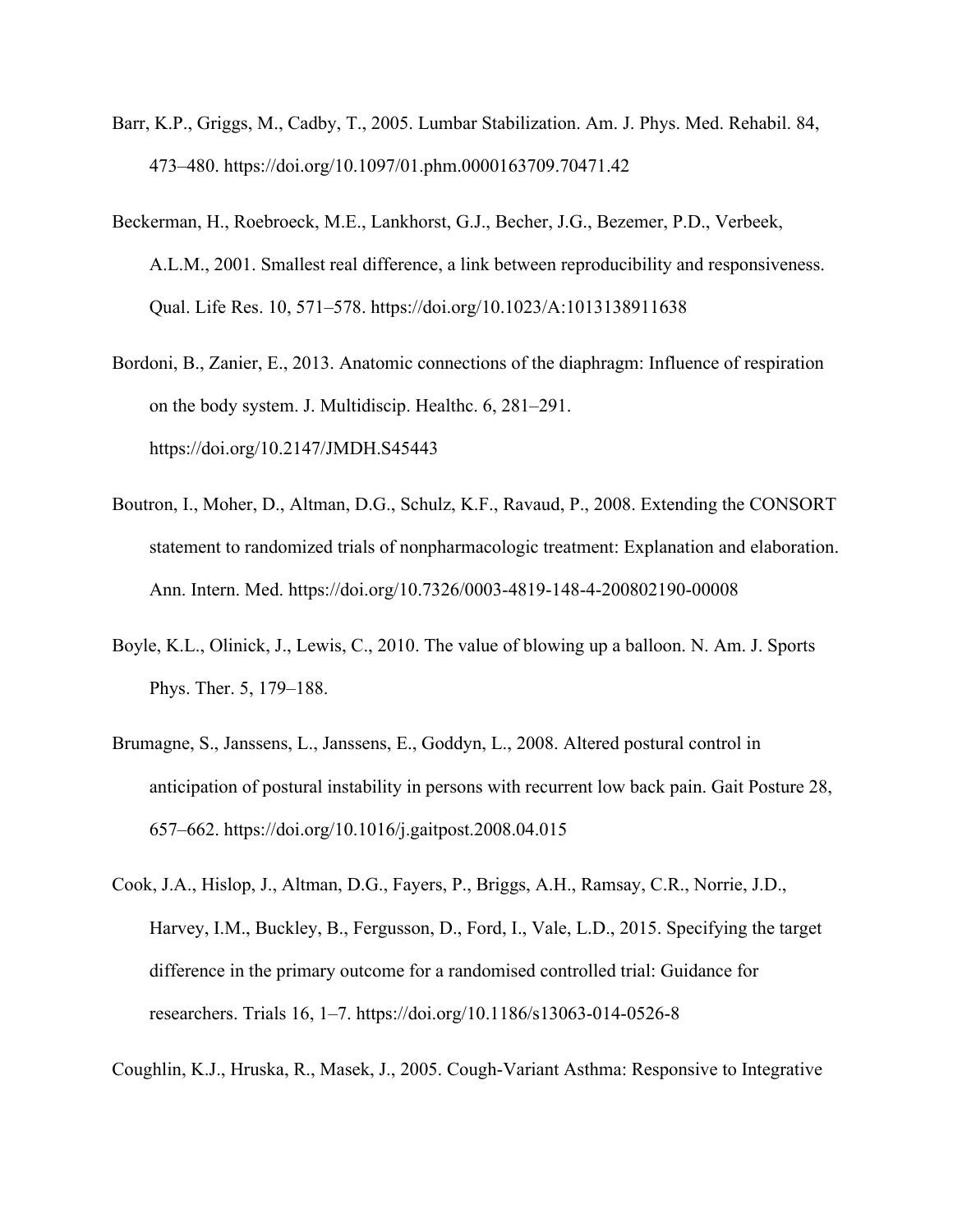Management and Postural Restoration. Explore 1, 377–379. https://doi.org/10.1016/j.explore.2005.06.008

- Gibson, G.J., Whitelaw, W., Siafakas, N., Supinski, G.S., Fitting, J.W., Bellemare, F., Loring, S.H., Troyer, A. De, Grassino, A.E., 2002. ATS/ERS Statement on respiratory muscle testing. Am. J. Respir. Crit. Care Med. 166, 518–624. https://doi.org/10.1164/rccm.166.4.518
- Hagins, M., Adler, K., Cash, M., Daugherty, J., Mitrani, G., 1999. Effects of Practice on the Ability to Perform Lumbar Stabilization Exercises. J. Orthop. Sport. Phys. Ther. 29, 546– 55. https://doi.org/10.2519/jospt.1999.29.9.546
- Janssens, L., Brumagne, S., McConnell, A.K., Hermans, G., Troosters, T., Gayan-Ramirez, G., 2013. Greater diaphragm fatigability in individuals with recurrent low back pain. Respir. Physiol. Neurobiol. 188, 119–23. https://doi.org/10.1016/j.resp.2013.05.028
- Janssens, L., McConnell, A.K., Pijnenburg, M., Claeys, K., Goossens, N., Lysens, R., Troosters, T., Brumagne, S., 2015. Inspiratory muscle training affects proprioceptive use and low back pain. Med. Sci. Sports Exerc. 47, 12–9. https://doi.org/10.1249/MSS.0000000000000385
- Javadian, Y., Akbari, M., Talebi, G., Taghipour-Darzi, M., Janmohammadi, N., 2015. Influence of core stability exercise on lumbar vertebral instability in patients presented with chronic low back pain: A randomized clinical trial. Casp. J Intern. Med. 6, 98–102.
- Kolar, P., Sulc, J., Kyncl, M., Sanda, J., Cakrt, O., Andel, R., Kumagai, K., Kobesova, A., 2012. Postural function of the diaphragm in persons with and without chronic low back pain. J. Orthop. Sports Phys. Ther. 42, 352–62. https://doi.org/10.2519/jospt.2012.3830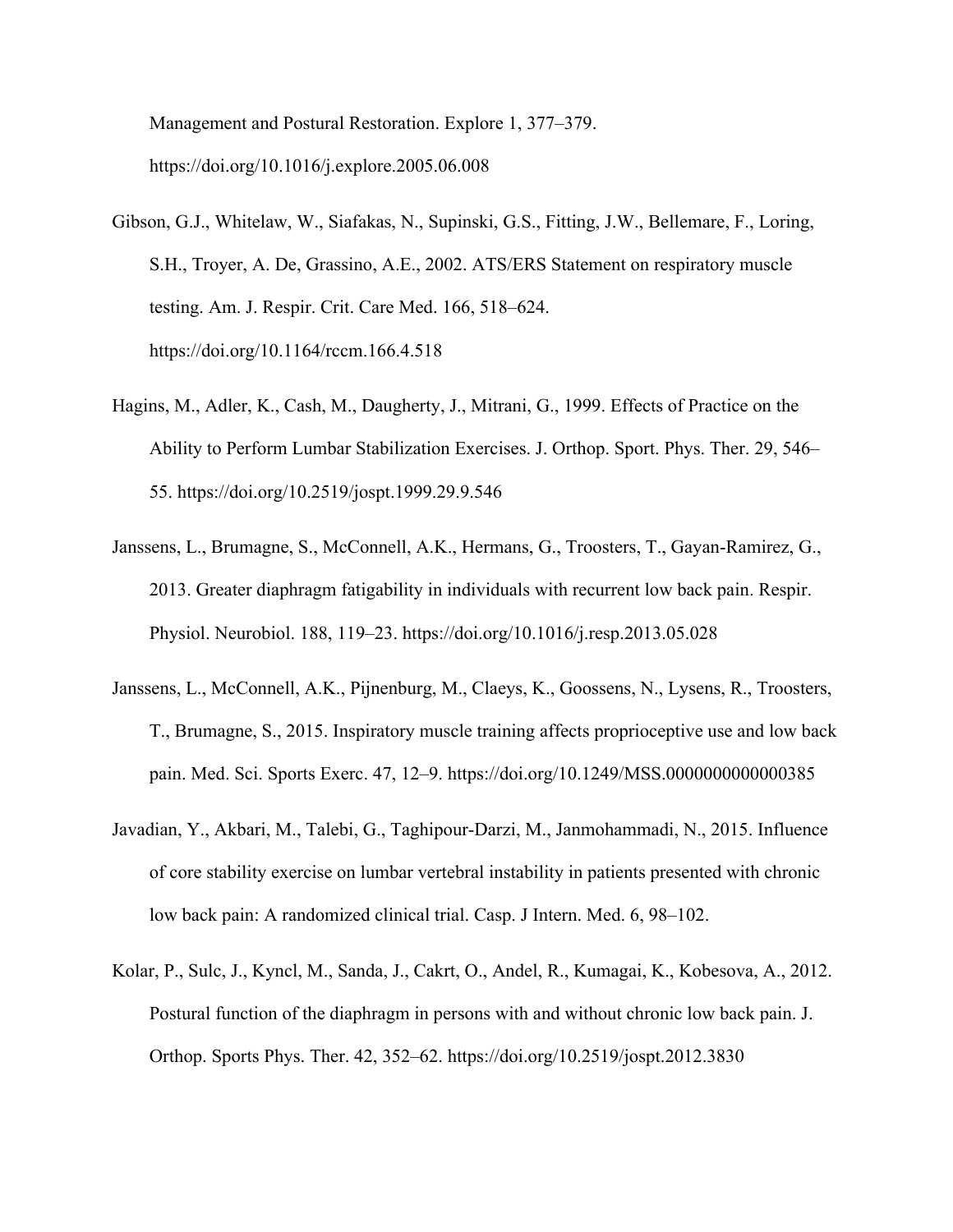- Lawand, P., Lombardi Júnior, I., Jones, A., Sardim, C., Ribeiro, L.H., Natour, J., 2015. Effect of a muscle stretching program using the global postural reeducation method for patients with chronic low back pain: A randomized controlled trial. Jt. Bone Spine 82, 272–277. https://doi.org/10.1016/j.jbspin.2015.01.015
- Lee, D.G., Lee, L.J., McLaughlin, L., 2008. Stability, continence and breathing: the role of fascia following pregnancy and delivery. J. Bodyw. Mov. Ther. 12, 333–48. https://doi.org/10.1016/j.jbmt.2008.05.003
- Mohan, V., Ahmad, N.B., Tambi, N.B., 2016. Effect of respiratory exercises on neck pain patients: A pilot study. Polish Ann. Med. 23. https://doi.org/10.1016/j.poamed.2016.01.001
- Mohan, V., Paungmali, A., Sitilerpisan, P., Hashim, U.F., Mazlan, M.B., Nasuha, T.N., 2018. Respiratory characteristics of individuals with non-specific low back pain: A cross-sectional study. Nurs. Health Sci. 1–7. https://doi.org/10.1111/nhs.12406
- Mohan, V., Paungmali, A., Sitilertpisan, P., 2017. The science of respiratory characteristics in individuals with chronic low back pain: Interpreting through statistical perspective. J. Bodyw. Mov. Ther. 1–2. https://doi.org/10.1016/j.jbmt.2017.03.017
- National Institue for Health and Care Excellence, 2016. Low back pain and sciatica in over 16s: assessment and management [WWW Document]. URL https://www.nice.org.uk/guidance/ng59/resources/low-back-pain-and-sciatica-in-over-16sassessment-and-management-pdf-1837521693637
- Rassler, B., Marx, G., Hallebach, S., Kalischewski, P., Baumann, I., 2011. Long-Term Respiratory Muscle Endurance Training in Patients with Myasthenia Gravis: First Results after Four Months of Training. Autoimmune Dis. 2011, 1–7.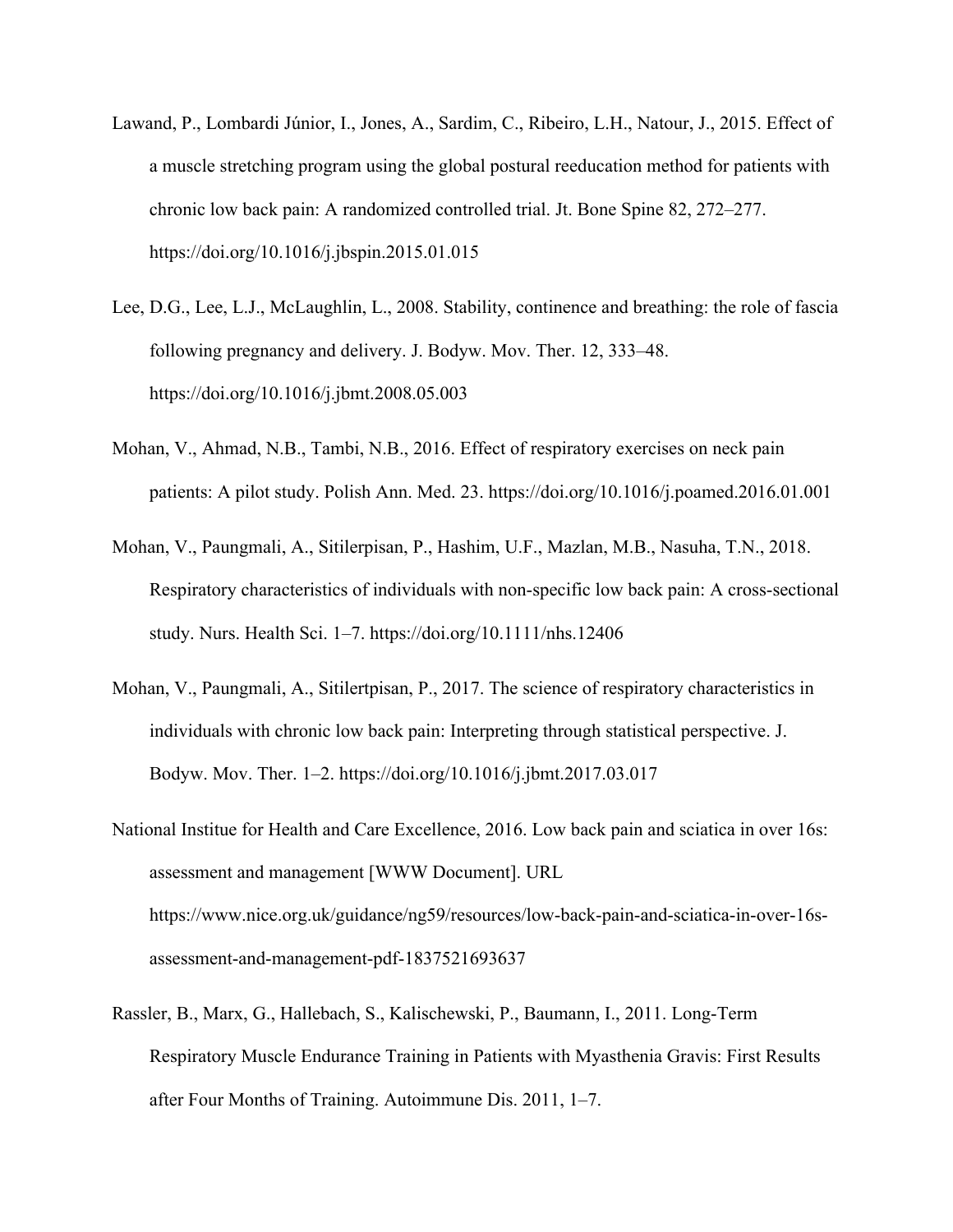https://doi.org/10.4061/2011/808607

Saragiotto, B., Maher, C., Yamato, T., Costa, L., Menezes Costa, L., Ostelo, R., Macedo, L., 2016. Motor control exercise for chronic non-specific low-back pain (Review). Cochrane Database Syst Rev CD012004.

https://doi.org/10.1002/14651858.CD012004.www.cochranelibrary.com

- Scherer, T., Spengler, C., Owassapian, D., Imhof, E., Boutellier, U., Scherer, T.A., Spengler, C.M., Owassapian, D., Imhof, E., Boutellier, U., 2000. Respiratory muscle endurance training in chronic obstructive pulmonary disease: impact on exercise capacity, dyspnea, and quality of life. Am J Respir Crit Care Med 162, 1709–1714. https://doi.org/10.1164/ajrccm.162.5.9912026
- Smith, M.D., Russell, A., Hodges, P.W., 2006. Disorders of breathing and continence have a stronger association with back pain than obesity and physical activity. Aust. J. Physiother. 52, 11–16.
- Willard, F.H., Vleeming, A., Schuenke, M.D., Danneels, L., Schleip, R., 2012. The thoracolumbar fascia: Anatomy, function and clinical considerations. J. Anat. 221, 507–536. https://doi.org/10.1111/j.1469-7580.2012.01511.x

**Table 1** Demographical Details of the Participants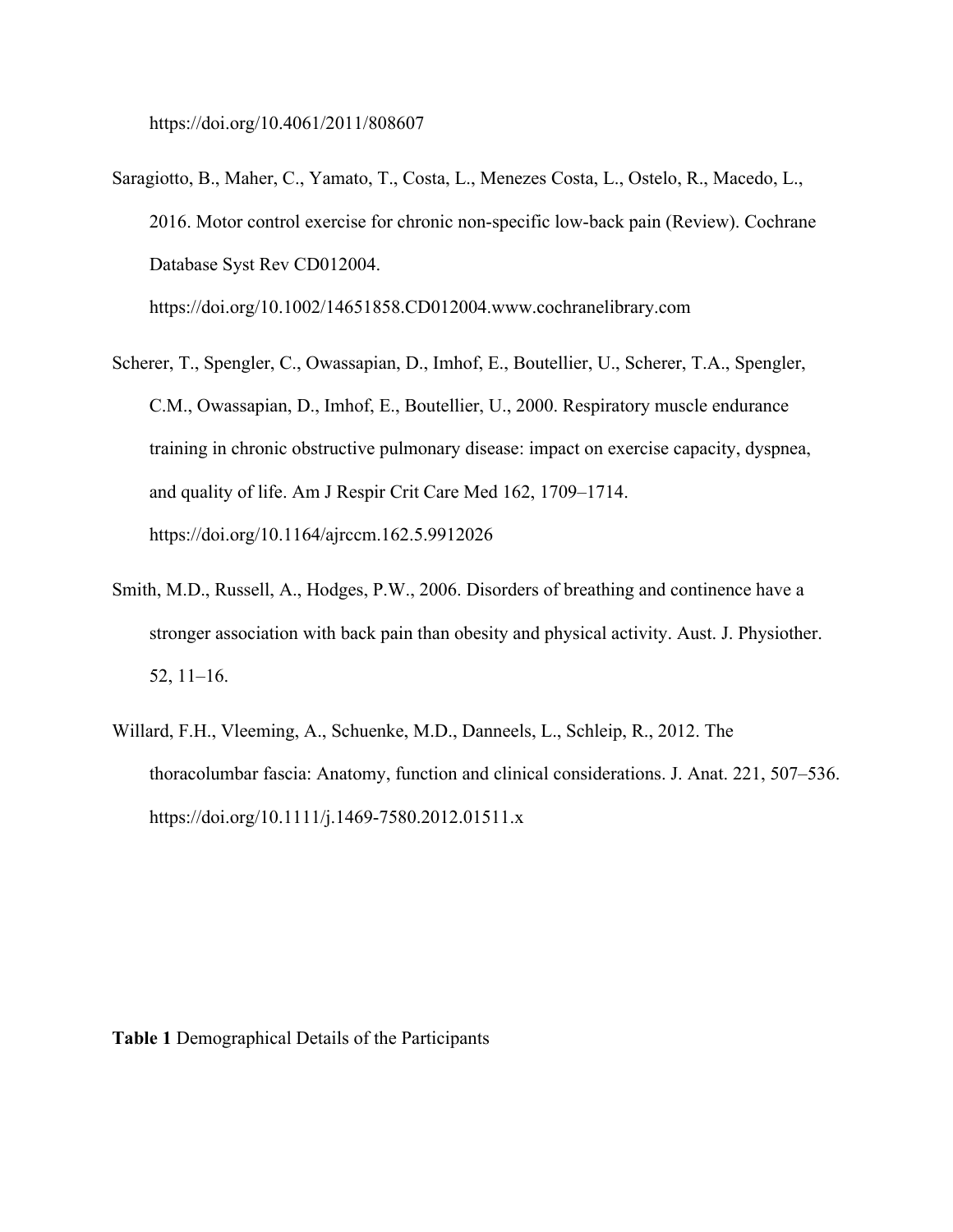| <b>Characteristics</b> | <b>Experimental</b> | Control          |  |
|------------------------|---------------------|------------------|--|
|                        | $(n=20)$            | $(n=20)$         |  |
| Age (Years)            | $27.10 \pm 7.19$    | 30.30±13.47      |  |
| Gender $(\% )$         | Female - 14 (70%)   | Female -14 (70%) |  |
|                        | Male - $6(30\%)$    | Male -6 $(30\%)$ |  |
| BMI $(Kg/m2)$          | $22.73\pm4.05$      | 24.76±4.94       |  |

**Note**: No significant differences in the participants' demographics between the groups (p>0.05)

**Table 2** Comparison of the Primary Outcome Variables between Experimental and Control Group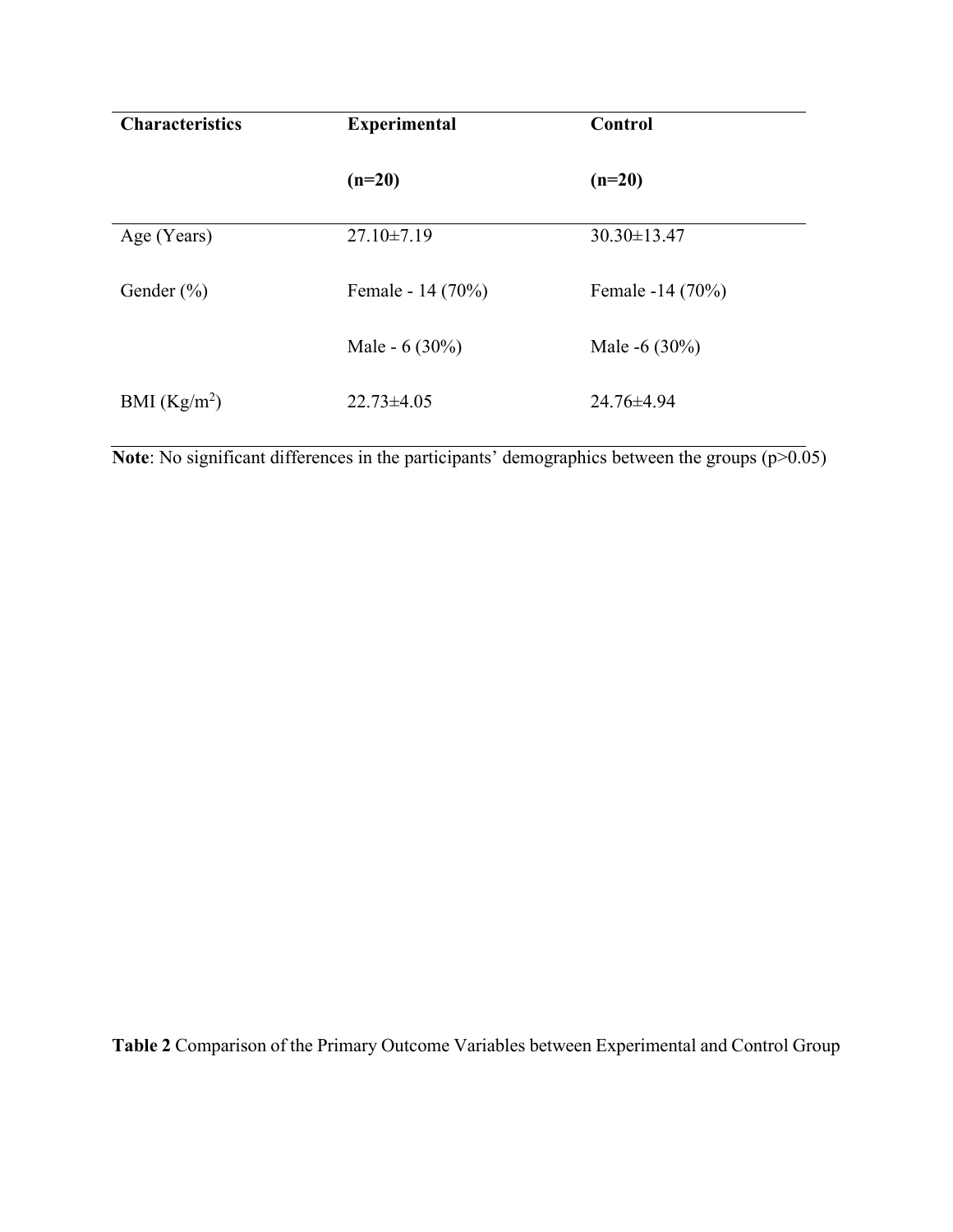| <b>Parameters</b>  | Group        | <b>Before</b>           | After                    | <b>Different</b> |
|--------------------|--------------|-------------------------|--------------------------|------------------|
|                    |              | $(n=20$ Both<br>Groups) | [Experimental:           | Score-Post-      |
|                    |              |                         | n=17, Control            | Pre              |
|                    |              |                         | :n=18]                   | (% Change)       |
| $MVV$ ( $l/min$ )  | Experimental | $85.13 \pm 23.53$       | 93.82±27.31 <sup>a</sup> | $8.69(10.21\%)$  |
|                    | Control      | $75.16 \pm 28.06$       | 89.21±26.88 <sup>a</sup> | 14.05 (18.69%)   |
| $MIP$ (cm $H_2O$ ) | Experimental | $67.40 \pm 15.62$       | 69.35±14.90 $a$          | $1.95(2.89\%)$   |
|                    | Control      | 78.80±19.18             | 75.94±20.82              | $-2.86(-3.63\%)$ |
|                    |              |                         |                          |                  |
| $MEP$ (cm $H_2O$ ) | Experimental | $60.90 \pm 10.91$       | $60.52 \pm 12.40$        | $-0.38(-0.62\%)$ |
|                    | Control      | $62.90 \pm 15.48$       | $63.77 \pm 15.23$        | $0.87(1.38\%)$   |

Note: <sup>a</sup>Significant change within the groups (p<0.05) from pre- to post-; <sup>b</sup>Significant change between the groups  $(p<0.05)$ 

**Table 3** Comparison of the Secondary Outcome Variables between the Experimental and Control Group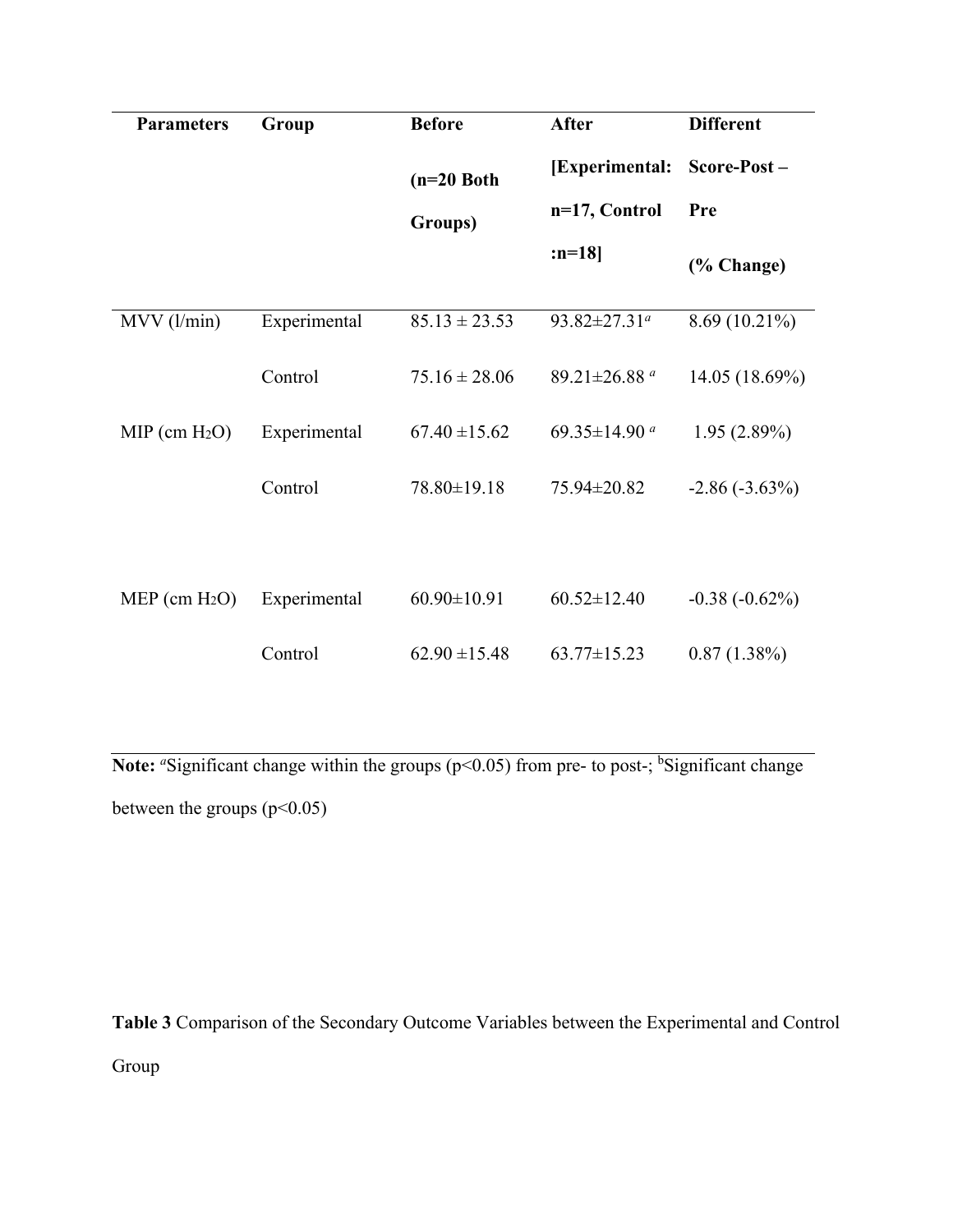| <b>Parameters</b>      | Group        | <b>Pre-Values</b> | <b>Post-Values</b>             | <b>Different Score-Post</b> |
|------------------------|--------------|-------------------|--------------------------------|-----------------------------|
|                        |              | $(n=20$ Both      | (Experimental:                 | - Pre (% change)            |
|                        |              | Groups)           | n=17, Control:                 |                             |
|                        |              |                   | $n=18$                         |                             |
| Axilla (cm)            | Experimental | $1.47 \pm .443$   | $1.50\pm .500$                 | $0.03(2.04\%)$              |
|                        | Control      | $1.50 \pm .513$   | $1.20 \pm .460$                | $-0.3$ $(-20\%)$            |
| $4th$ ICS (cm)         | Experimental | $1.45 \pm .484$   | $1.60 \pm .523$                | $0.15(10.34\%)$             |
|                        | Control      | $1.62 \pm .455$   | $1.60 \pm .613$                | $-0.02$ $(-1.23\%)$         |
| Xiphoid (cm)           | Experimental | $2.27 \pm .658$   | $1.90 \pm .544$                | $-0.37(-16.3\%)$            |
|                        | Control      | $2.42 \pm .466$   | $2.40 \pm .591$                | $-0.02$ $(-0.83\%)$         |
| Numerical              | Experimental | Mild-18(90%)      | None – 4 $(20\%)$ <sup>a</sup> | $0(0\%)$                    |
| Rating Scale           |              | Moderate-2(10%)   | Mild $-13(60\%)$               |                             |
|                        |              |                   |                                |                             |
|                        | Control      | Mild-15(75%)      | Mild-17(85%) <sup>a</sup>      |                             |
|                        |              | Moderate-5(25%)   | Moderate $-1(5\%)$             | $0(0\%)$                    |
| <b>Total Faulty</b>    | Experimental | Mild-20(100%)     | Mild-17(85%)                   | $0(0\%)$                    |
| <b>Breathing Scale</b> | Control      | Mild-20(100%)     | Mild-18(90%)                   | $0(0\%)$                    |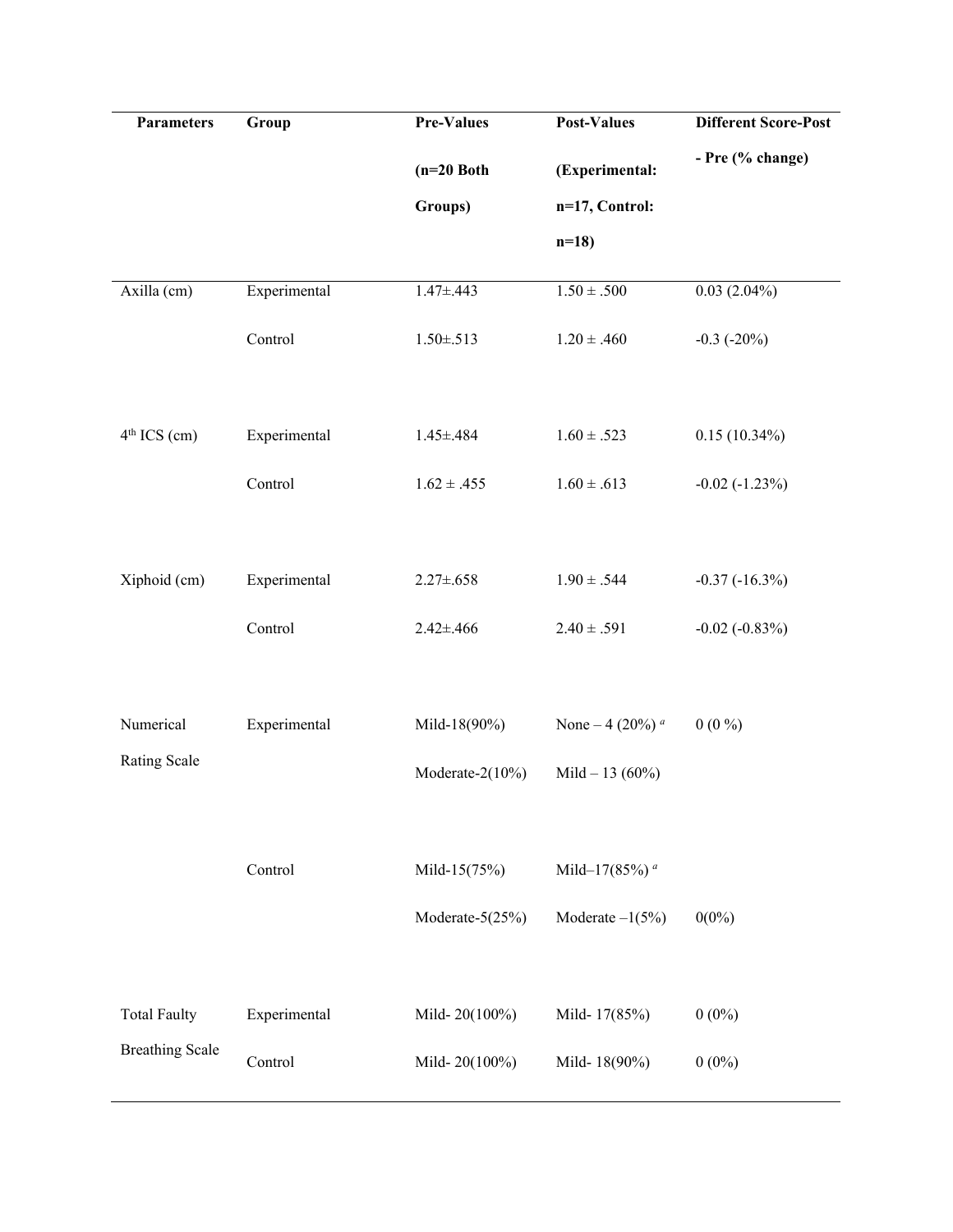| Core Stability | Experimental | Level 2- $2(10\%)$ | Level $2 - 4(20\%)$  | $1(50\%)$  |
|----------------|--------------|--------------------|----------------------|------------|
|                |              | Level $3-14(70%)$  | Level $3 - 10(50\%)$ |            |
|                |              | Level $4-4(20%)$   | Level $4 - 3(15\%)$  |            |
|                |              |                    |                      |            |
|                | Control      | Level 2- $5(25%)$  | Level $2 - 2(10\%)$  |            |
|                |              | Level $3-9(45%)$   | Level $3 - 10(50\%)$ | $3(150\%)$ |
|                |              | Level $4-6(30\%)$  | Level $4 - 5(25%)$   |            |
|                |              |                    | Level 5-1 $(5%)$     |            |

**Note:**<sup>*a*</sup>Significant change within groups (p<0.05) from pre- to post-; <sup>b</sup>Significant change between the groups (p<0.05)

**Figure 1** Flow Chart of the participants.

**Enrollment**

Assessed eligibility (n=48)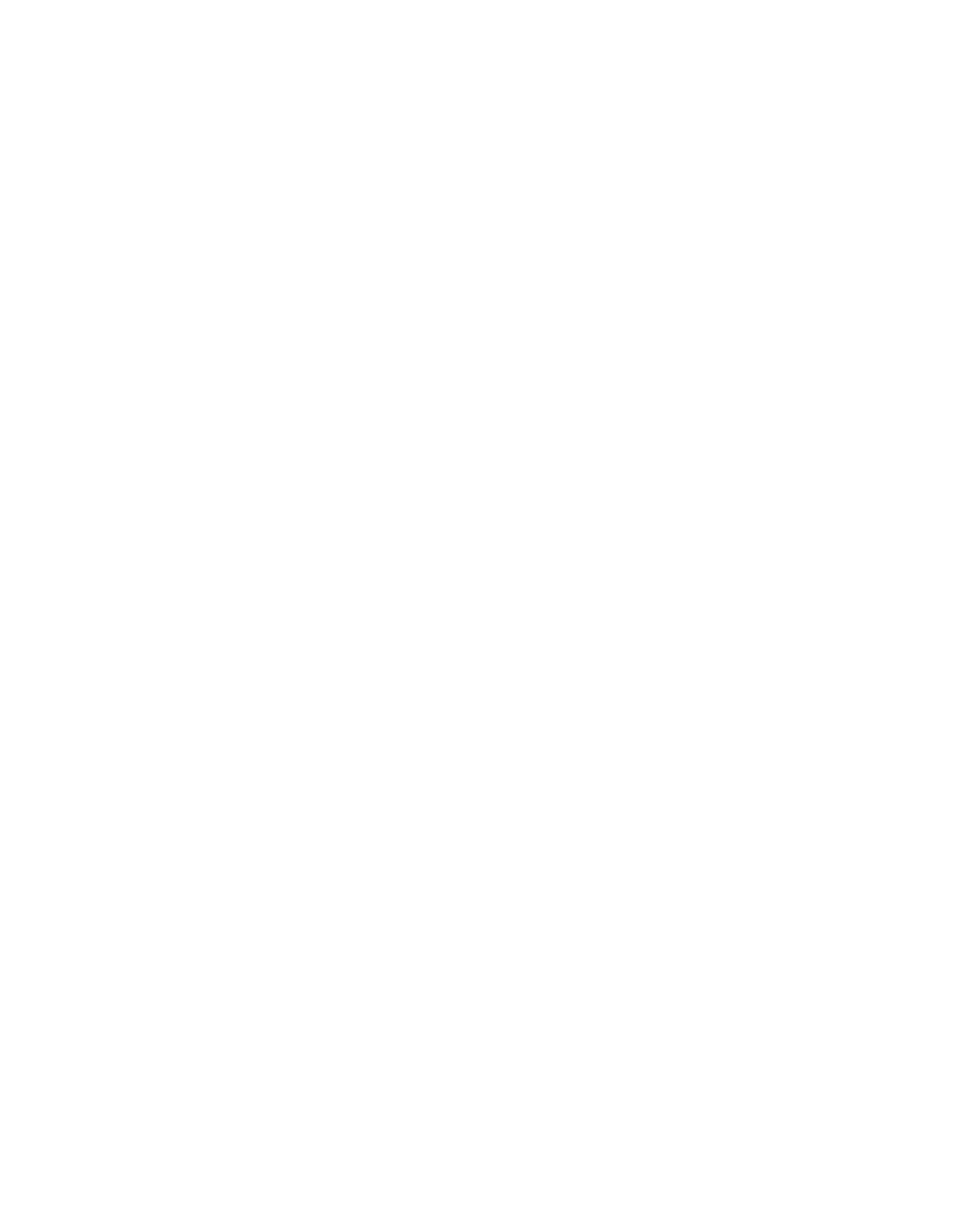# SUPPLEMENTARY 1

# Core Stability combined Ball and Balloon Exercises (CBB)

# **LEVEL 1 (week 1 and week 2)**

## **Abdominal exercises**

## **1. Draw Lower stomach to spine (1 minute)**

- Lying flat on the back
- Feet on the floor, knees bent to 60 degrees
- Find your neutral spinal position
- Holding that position, gently draw lower stomach to spine (30-40% effort)
- Hold for 5 seconds, keep breathing
- Repeat for 10 times



Drawing Lower Stomach to Spine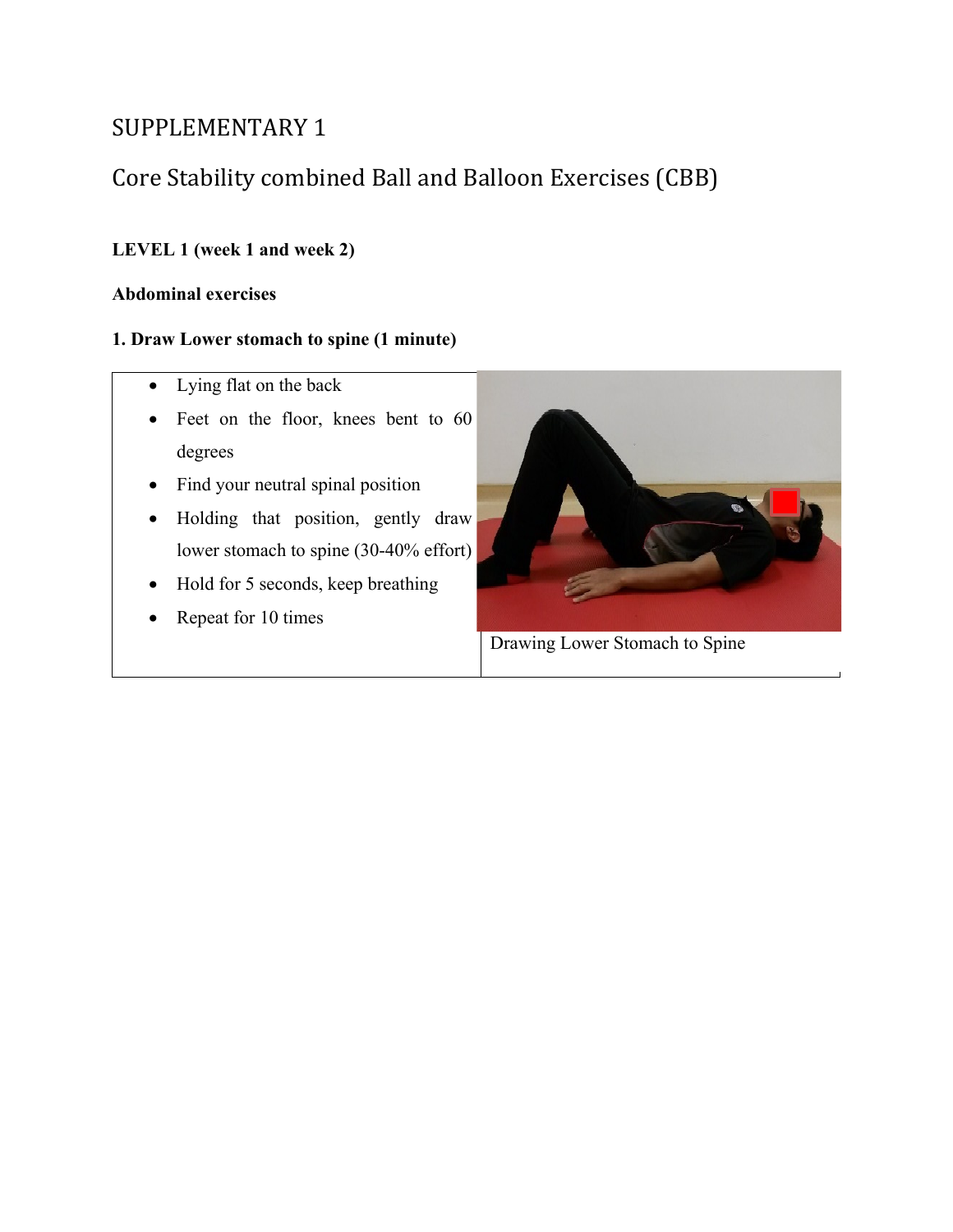## **2. Leg movements (1-2 minutes)**

- Continue in the same position knee bend between 60 to 90 degrees
- Keep that neutral position and draw your stomach in
- Slowly lift one foot off the floor, keep your knee bent and return
- Your hip should stay level and not drop as you lift your foot
- Breathe in as you lift your foot and breathe out as you place it down
- Repeat with the opposite leg
- **Repeat 10 times at each side**

## **3. Abdominal controlled curls (5-6 minutes)**

- Make sure the starting at the same position as above. Find neutral spine and draw your lower stomach in
- Put your hands/arms by your side slowly and curl up by lifting your shoulder blades off the floor
- As your lower do not let your stomach muscles go, keep that lower stomach draw in
- Breathe in as you curl up and out as you in lower
- Repeat for 3 sets with 10 times repetitions in each set.



Leg Movements



Abdominal Controlled Curls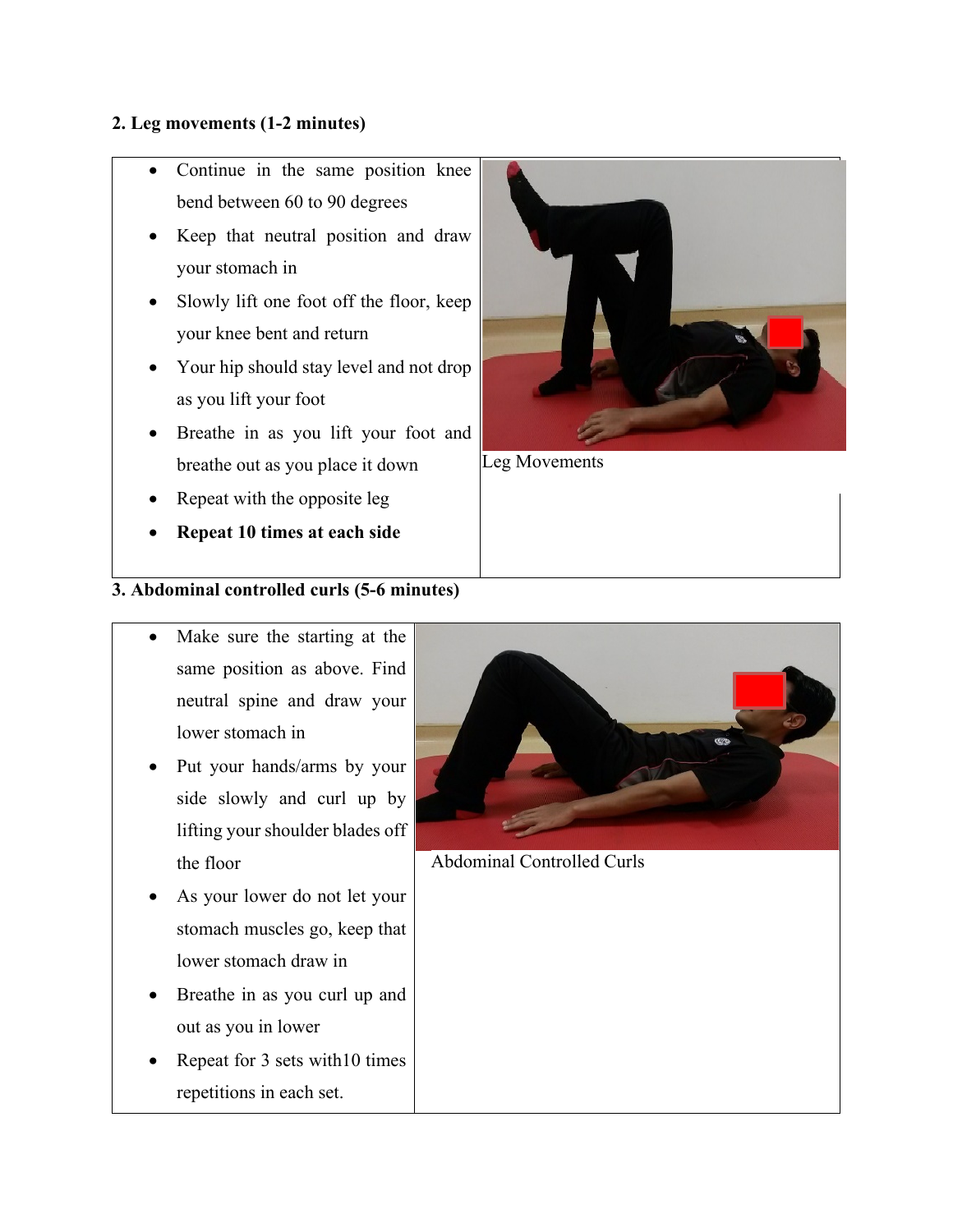## **Buttock/back exercises**

## **4. Bridging (1-2 minutes)**

- Again lying flat on your back, find your neutral spine and draw your lower stomach in
- Slowly push down through your feet and lift your bottom right up so the trunk is straight (shoulder, hips and knees in line)
- Breathe in as you lift and out as you  $\boxed{\text{Bridging}}$ lower
- Hold the lift for 5-10 seconds and squeezing your buttock as you lift
- **Repeat for 10 times**

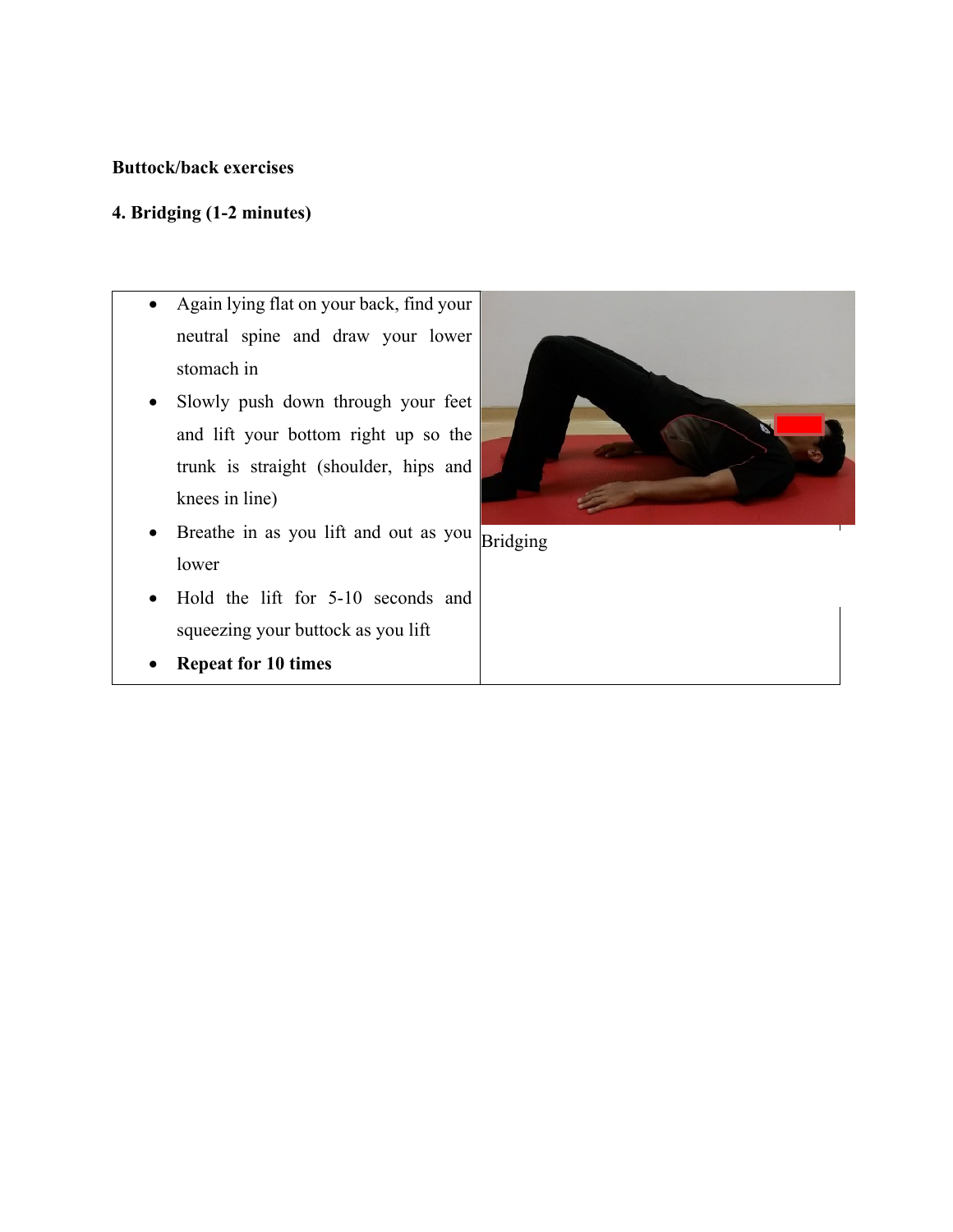## **5. Wall squats (3-4 minutes)**

- Standing with your back to the wall
- Take one step away from the wall, with the leaning against the wall
- Your toes should be in line and slightly turned out
- Find your neutral spine position and draw your lower stomach in
- Holding this position, slowly perform a half squat (your bottom should stay in contact with the wall)
- Hold the squat position for 5 seconds and return to starting position and keep that lower stomach drawn in
- **Repeat 10 times, including 3 sets**



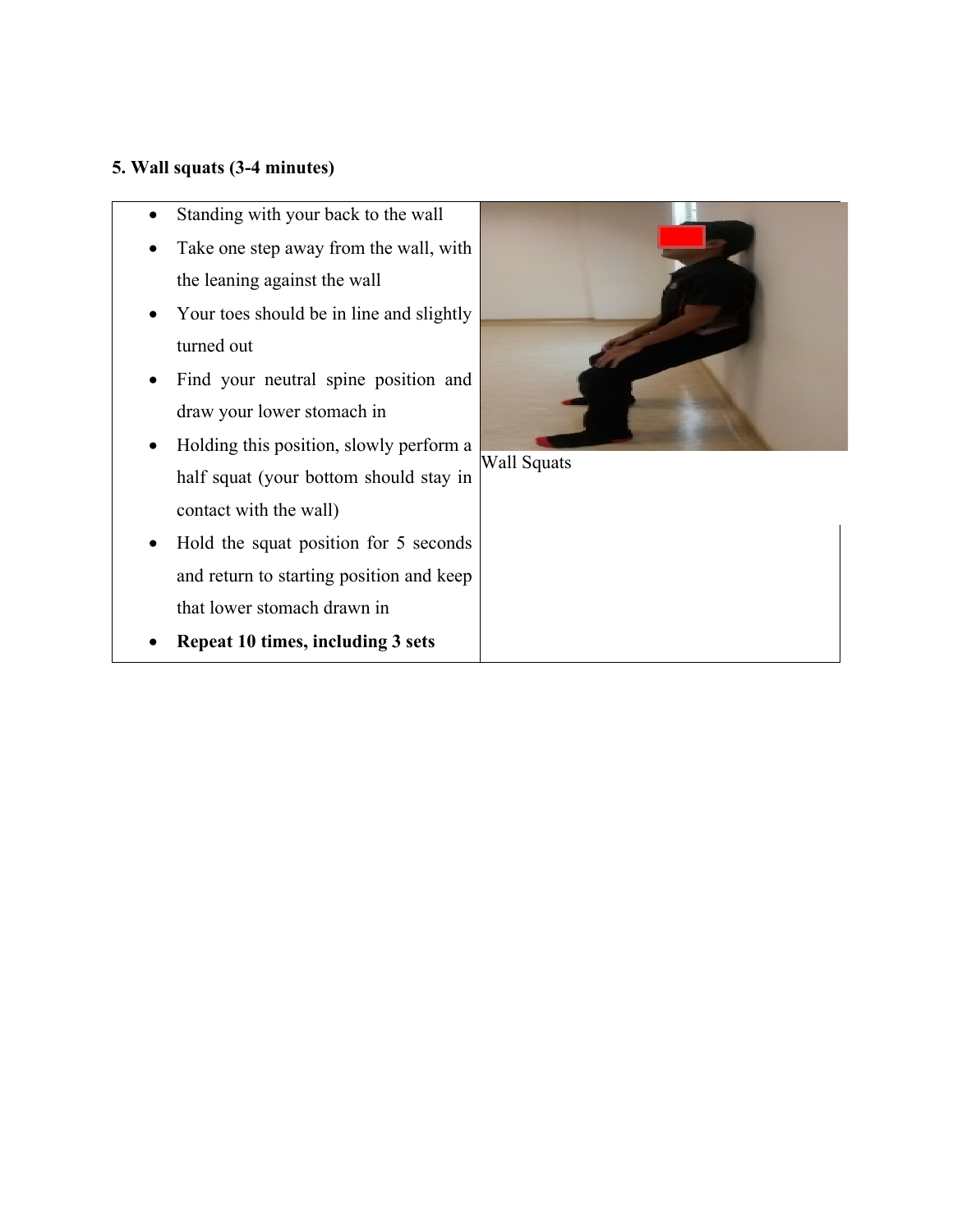## **LEVEL 2 (Week 3 and week 4) Stomach exercises**

## **6. Heel slides (1-2 minutes)**

- Starting with the lying flat on the floor
- Draw your stomach in by keeping that neutral position.
- Slowly lift one foot off the floor. At the same time your hips should stay at that level and not drop as you lift your foot
- Slide your heel along the floor until your knee is straight then return to a bent knee
- Maintain a strong trunk with very little to no movement
- Do it alternatively and repeat it for 10 times at each side.



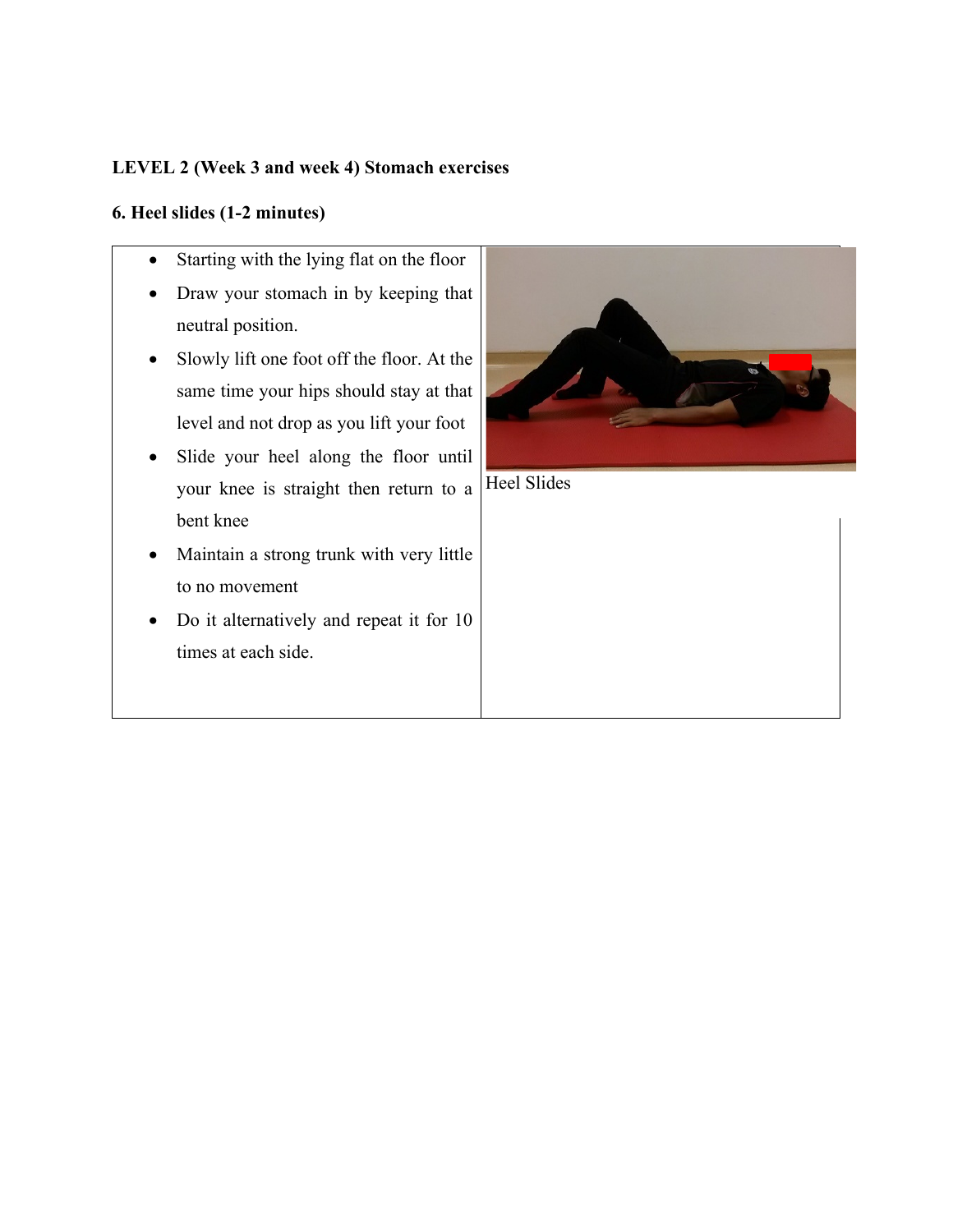## **7. Hundreds (1-2 minutes)**

- Start with lying flat on the floor, knees bent and feet on the floor
- Elbows and wrists should be straight along your sides
- Spine should place in neutral and your lower stomach should drawn in curl up which will put off your shoulder blades from the floor
- 5 per inspiration during arm press down, 5 per expiration during arm press up
- Repeat it for 4 times and then take rest for few seconds. Do it for 2 sets.



Hundreds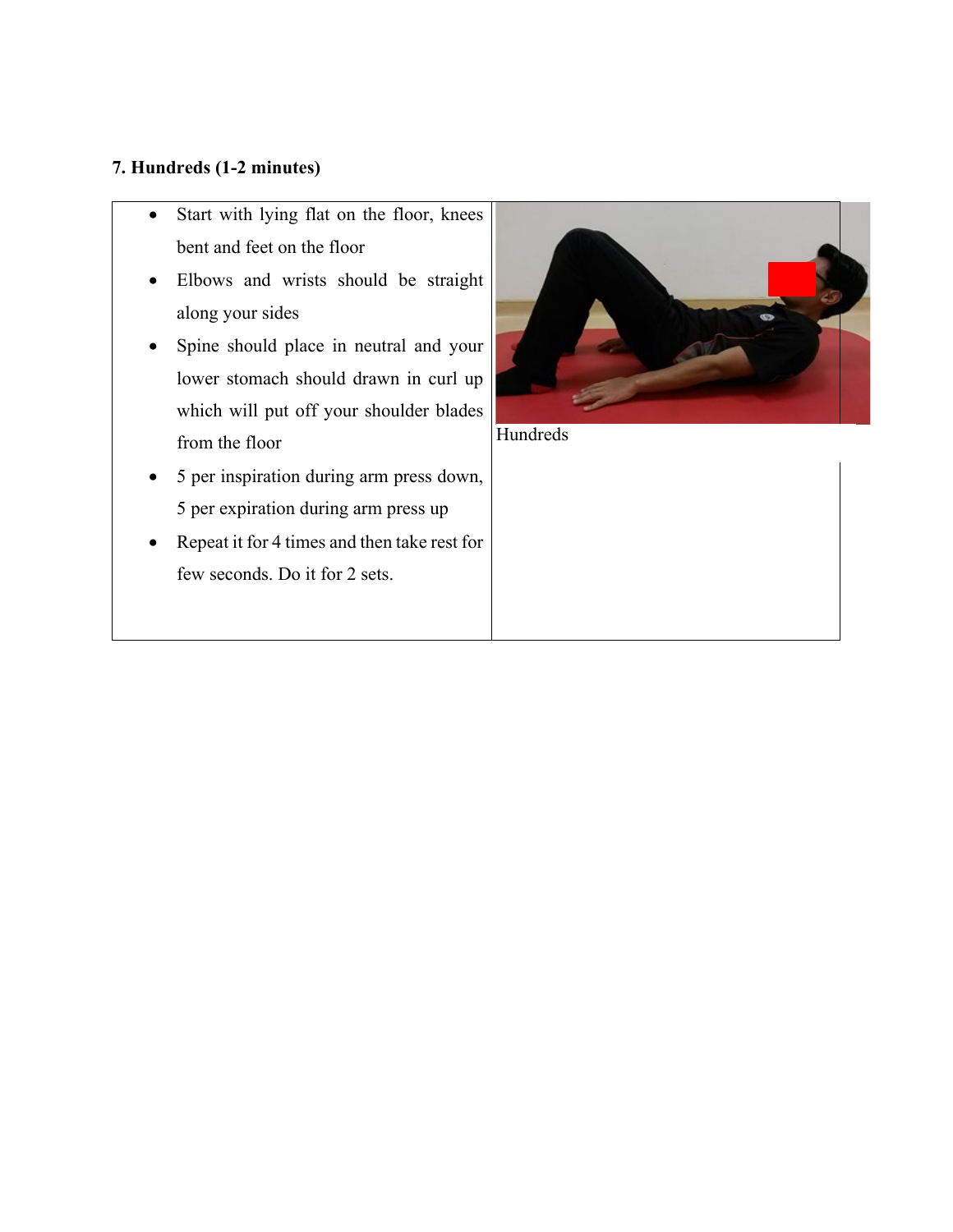## **8. Single leg bridging (4-5 minutes)**

- Again lye flat on your back, find your neutral position.
- Draw your lower stomach in
- Slowly push down through your feet and lift your bottom right up. Therefore, your trunk will be straight (shoulders, hips and knees in line)
- Holding the position slowly lift one foot off the floor
- Again your trunk and hips should stay at the same level and should not dip
- Return your foot in neutral position and repeat on the opposite side
- Breathe in as you lift your leg and out as you return it to the floor
- Repeat it for 10 times with 2 sets

# **9. Double knee to chest (1-2 minutes)**

- Start with lying flat on the back with both knees bend
- Keeping that neutral position draw the lower stomach in
- At the same time bring both knees to the chest and return.





Single Leg Bridging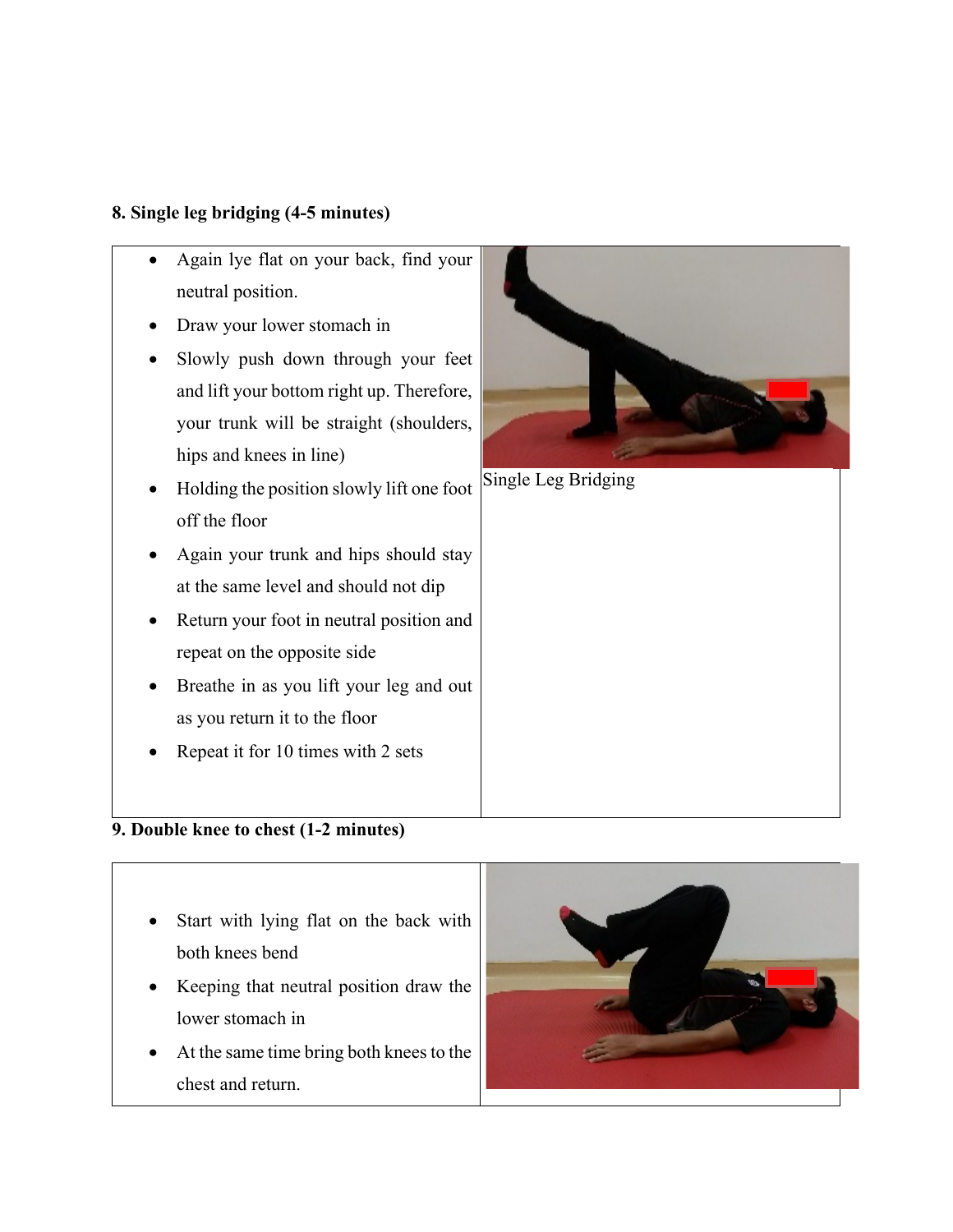• Repeat for 10 times

## **10. Modified plank (4-5 minutes)**

- Lying on the stomach, place the elbow on the floor (shoulder width apart and directly under the shoulders)
- Take support on the elbows and knees, and be sure that the body is in a flat line (no dip or arch in your spine and bottom tuck in)
- Keep the spine in neutral and draw the lower stomach in
- Hold the position for 20 seconds, rest for 30 seconds and repeat 3 times.



Modified Plank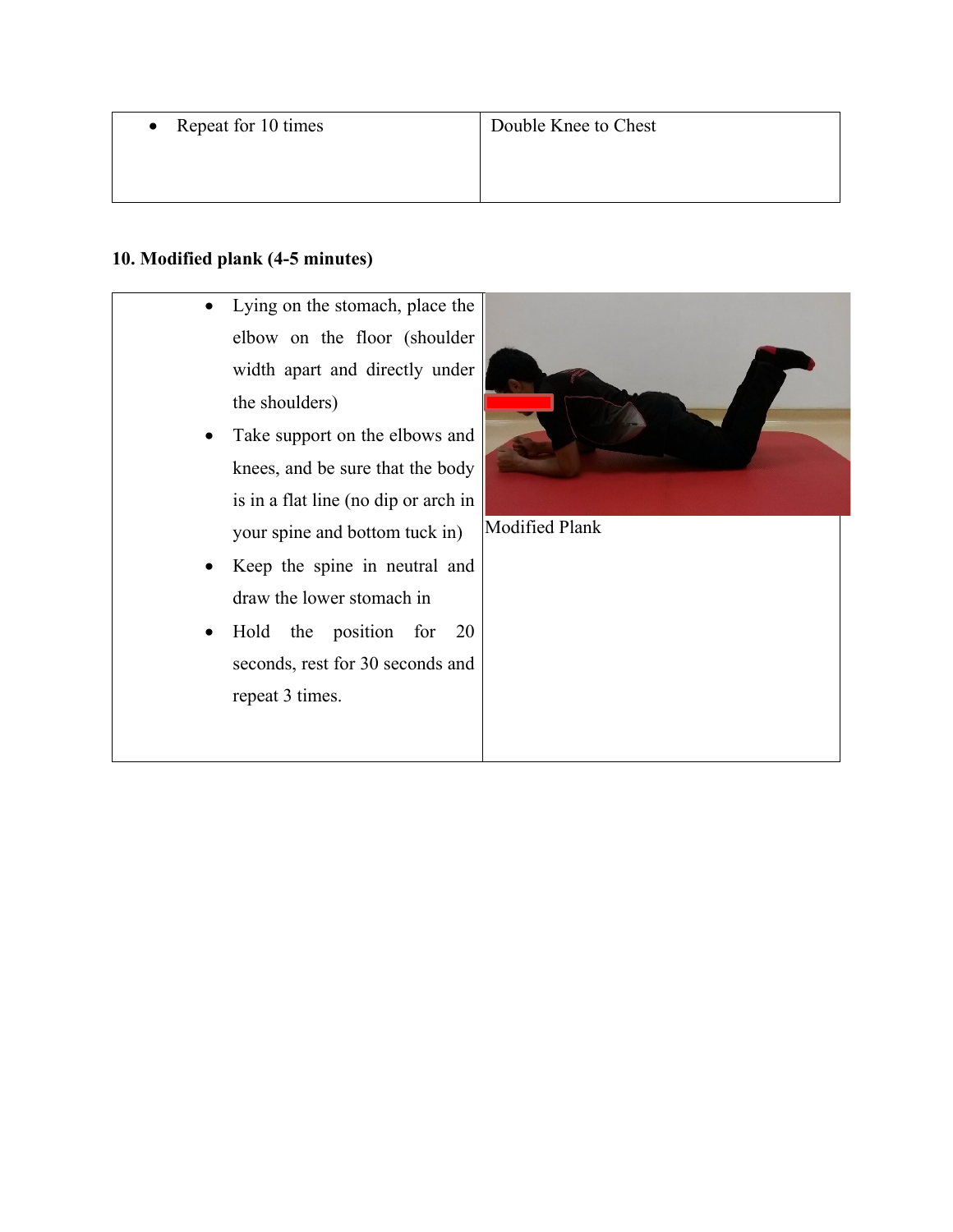## **LEVEL 3 (week 5 and week 6)**

## **11. Advanced roll ups (2-3 minutes)**

- Start with lying flat on the floor, knees bent and feet on the floor
- Place the arms and hands along your sides
- Gently/slowly lift your head off the floor and draw your lower stomach to your spine like you slowly start to sit up. Then lift your arm to hold your knees
- Slowly breathe in as you continue sitting up until you are straight
- Pause when you are straight. Begin again with rolling back down and breathing out
- Start with your pelvis and slowly unfold your spine as you return to the starting position
- Repeat for 20 times

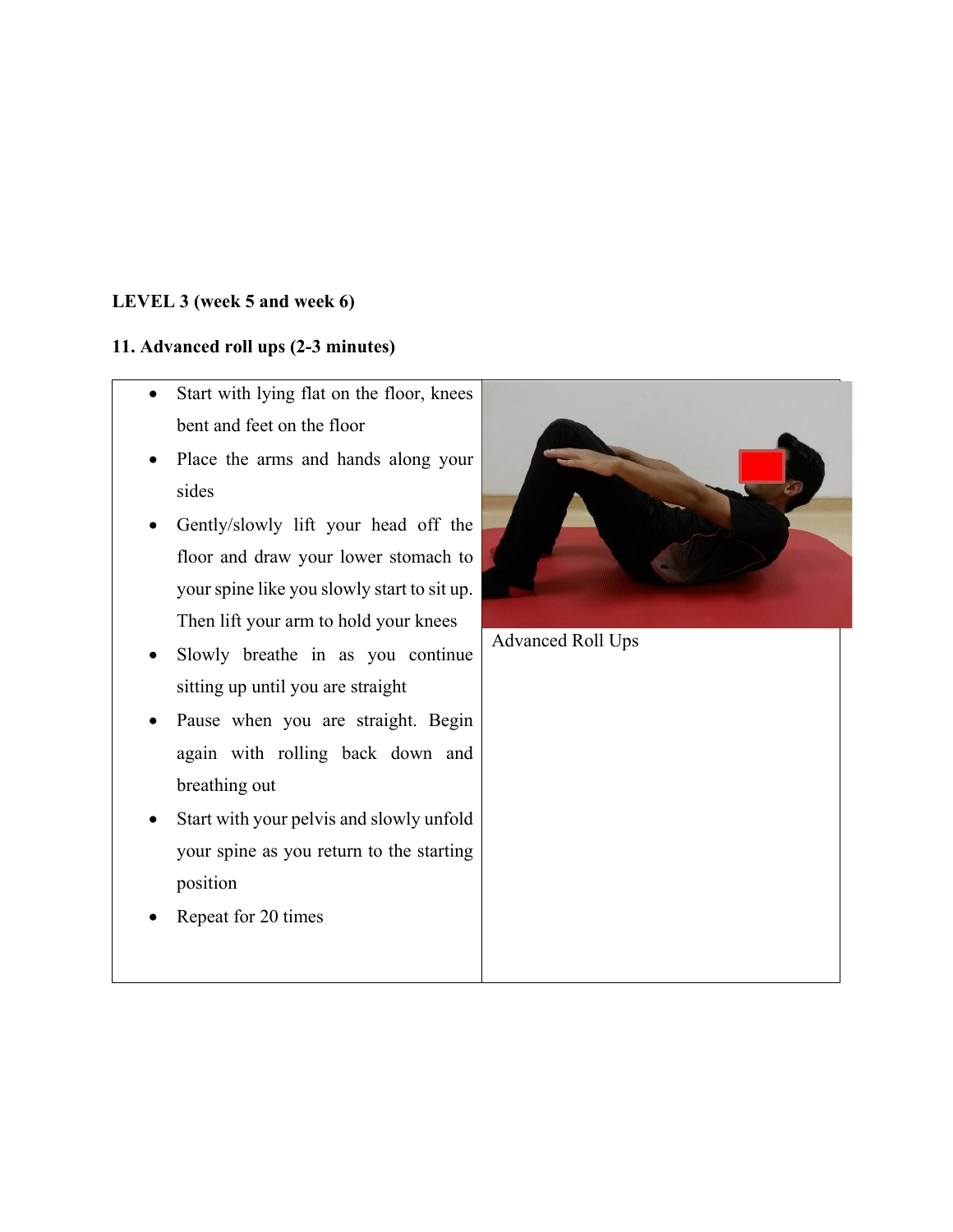## **12. Hundreds plus (1-2 minutes)**

- Start in the same position as you were in level 2
- Instead of keeping your feet on the floor, lift your lower legs so your hips and knees are at 90 degrees and your shins are parallel to the floor
- Draw your lower stomach in perform a curl up so your shoulder blades will be off from the ground
- Holding this position, perform 5 beats per inspiration and 5 beats per expiration
- Repeat for 6 times and rest for few seconds



Hundreds Plus

## **13. Front plank (1-2 minutes)**

- Place your elbows on the floor shoulder width apart and directly under your shoulders
- Support yourself on your elbows and toes. Be sure your body is in a flat line



Front Plank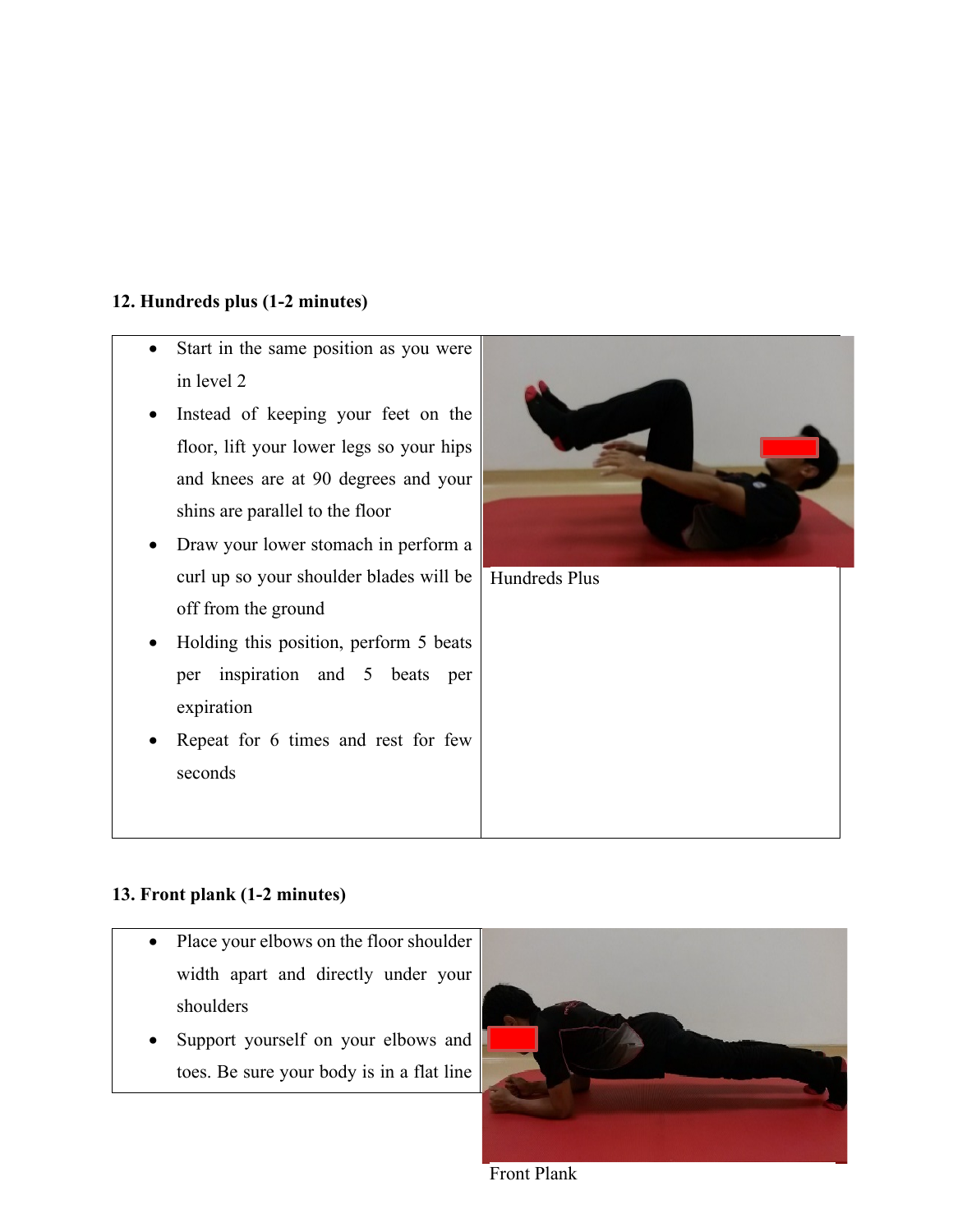(no dip or arch in your spine and bottom tucked in)

- Keep your spine neutral and draw in your lower stomach
- Hold this position 20-30 seconds and rest for 30 seconds. Repeat it for 3 times

# **14. Side plank (2-3 minutes)**

- Lie on a side on the mat
- **Place forearm on mat under your shoulder** perpendicular to body
- Place upper leg directly on the top of lower leg and straighten your knees and hips.
- Raise your body upwards by straightening waist
- Hold this position for 5 seconds

\*\*Repeat it for 10 times each side



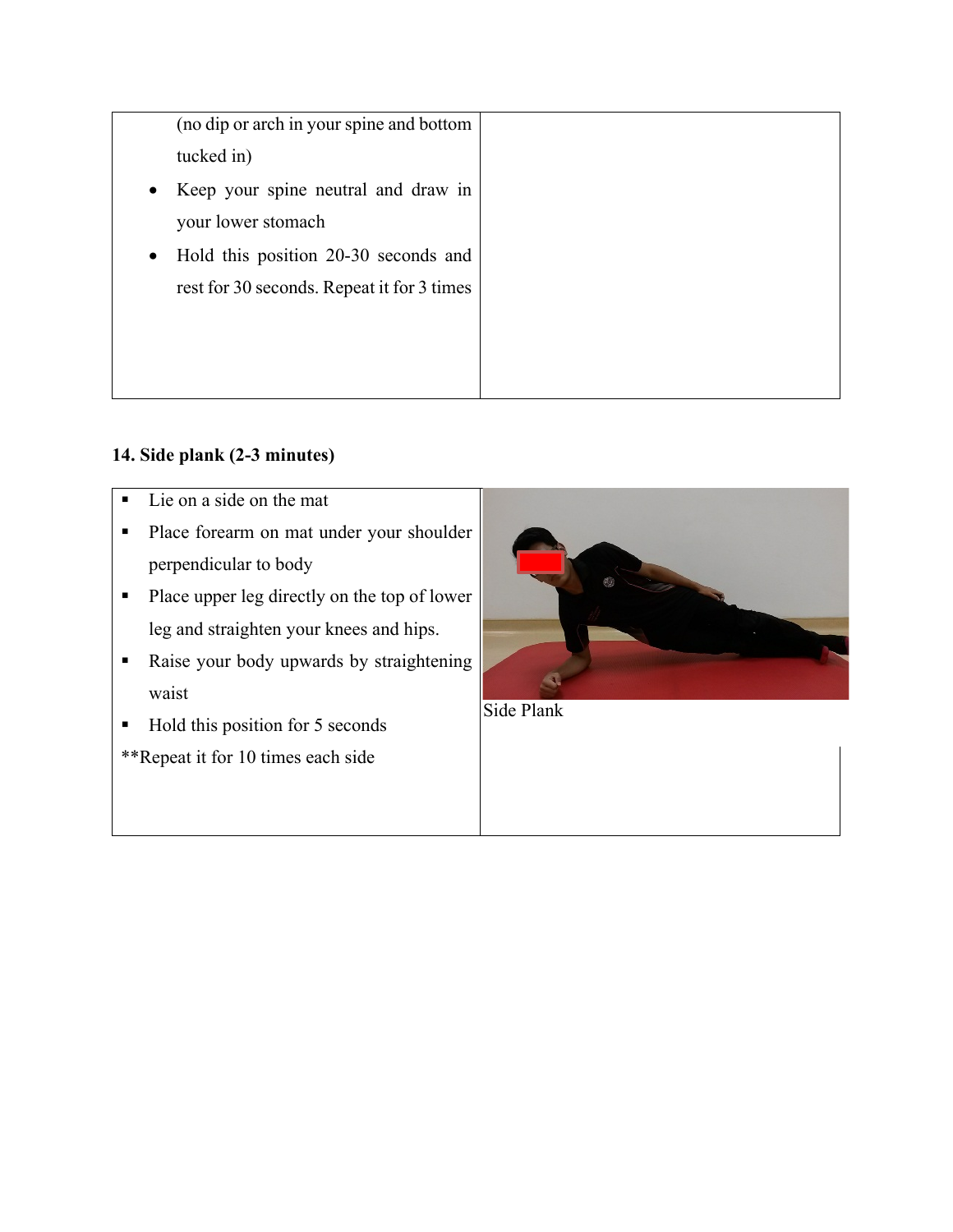## **15. Lunges (5-6 minutes)**

- Stand in stride position of walking, with your feet hip width apart
- Find your neutral spine and draw in your lower stomach. Think of stretching from your trunk
- Shift 90% of your weight on your bended knee in front. Keep your knee and hip at 90 degrees with your trunk directed straight down but not forward
- Your back heel should come off the ground and keep your arms by your side for balance
- Straighten your knee
- Repeat for 15 times on each leg. Do it for 2-3 sets
- To challenge your core stability and balance start with your feet together and include a step lunge, in between right and left legs alternatively.
- Each and every exercises in all the levels will be interspersed with 1 minute rest.



Lunges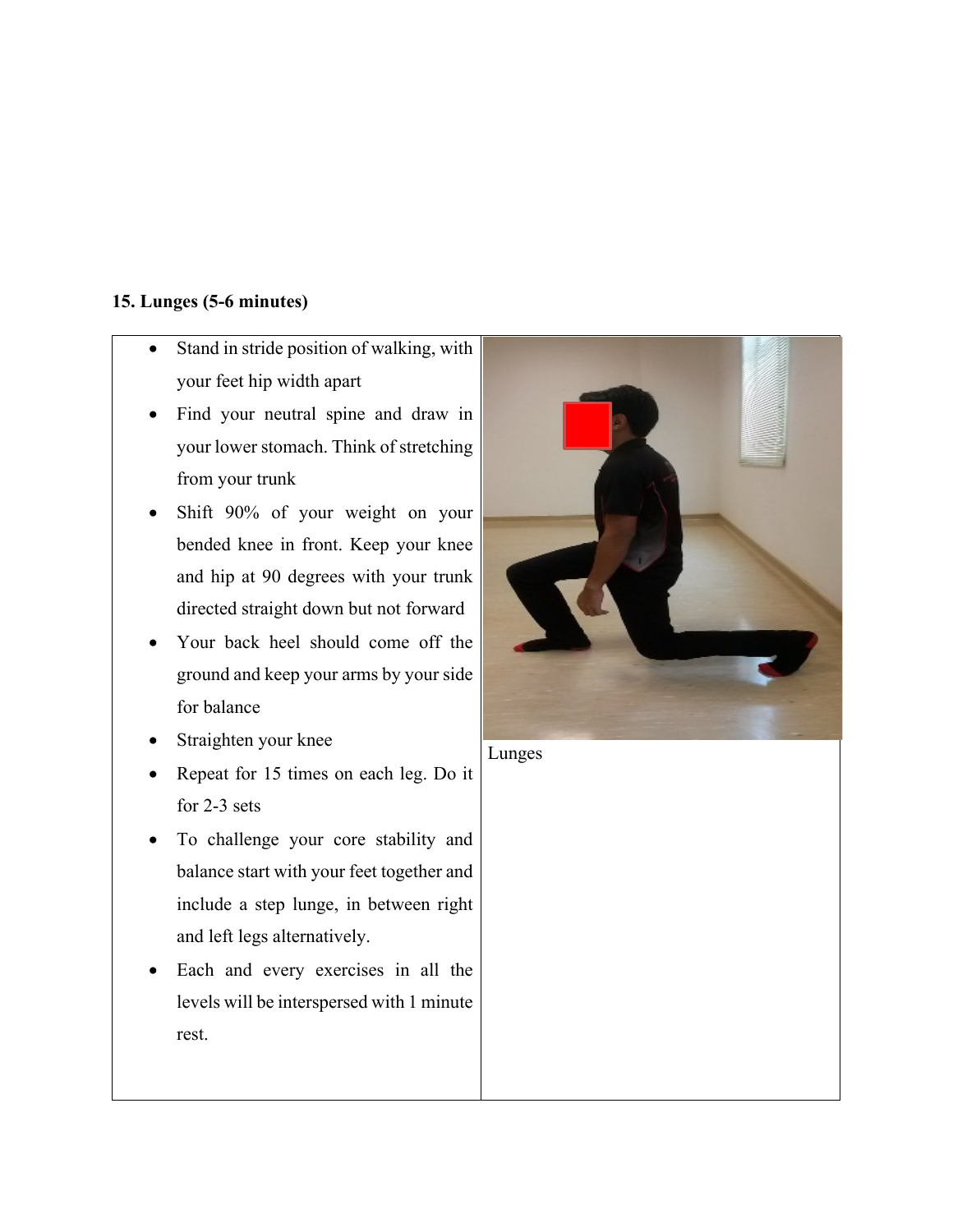#### **16. Ball and balloon exercises (15 minutes)**

The exercise carried out in all the levels starting from first week until eighth week**.** Participants were explained about procedure of testing. Following the procedure first, respondents were instructed to lie on back with feet flat on wall while knees and hips were flexed at 90°. Then, 4-6 inch ball was placed in between the knees**.** Sequentially, the right arm was placed above the head and a balloon held by left hand.

Participants were asked to inhale through nose and perform pelvic tilt while exhaling through mouth. As a result, the tailbone is raised slightly off the mat. The lower back flats on mat without pressed feet into the wall, rather pulled down with heels were ensured. Participants were reminded to feel their back thighs and engage inner ones, try to keep the pressure on the ball, and to maintain this position for the rest of the exercises. Then, instructed to inhale through the nose and blow out into the balloon slowly. There should be a pause of three seconds with tongue positioned on the roof of mouth to prevent airflow out of balloon. Again, the participants were reminded to avoid pinch the neck of the balloon and keep the tongue on the roof of the mouth, following inhale again through nose. Participants stabilize the balloon with left hand, blow out into the balloon slowly. Participants were observed and prevented from straining neck or cheeks as they blew. After the fourth breath in, the neck of the balloon was pinched and removed from the mouth. The air putted away from the balloon. Participants were relaxed and requested to repeat the sequence for four more times(Boyle et al., 2010).